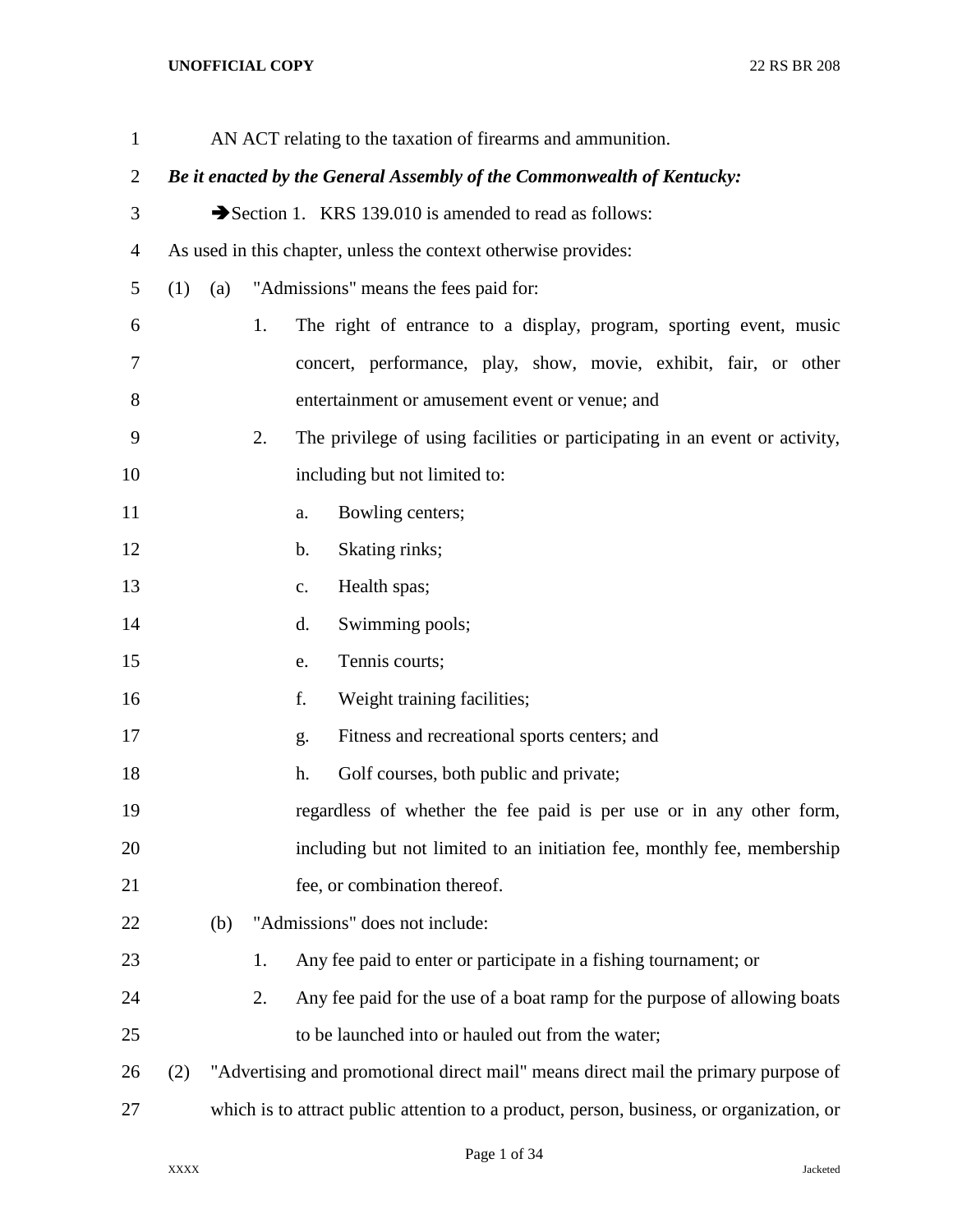| $\mathbf{1}$   | to attempt to sell, popularize, or secure financial support for a product, person, |                                                                                    |  |  |  |  |
|----------------|------------------------------------------------------------------------------------|------------------------------------------------------------------------------------|--|--|--|--|
| $\overline{2}$ |                                                                                    | business, or organization. As used in this definition, "product" means tangible    |  |  |  |  |
| 3              |                                                                                    | personal property, an item transferred electronically, or a service;               |  |  |  |  |
| 4              | (3)<br>(a)                                                                         | "Ammunition" means the material fired from any firearm.                            |  |  |  |  |
| 5              | (b)                                                                                | <u>"Ammunition" includes:</u>                                                      |  |  |  |  |
| 6              |                                                                                    | <u>Any complete round, shell, or cartridge;</u>                                    |  |  |  |  |
| 7              |                                                                                    | <b>Round, shell, or cartridge components;</b><br>2.                                |  |  |  |  |
| 8              |                                                                                    | 3.<br><b>Bullets</b> ;                                                             |  |  |  |  |
| 9              |                                                                                    | Caps;<br>4.                                                                        |  |  |  |  |
| 10             |                                                                                    | Cartridge cases;<br>5.                                                             |  |  |  |  |
| 11             |                                                                                    | Primers;<br>6.                                                                     |  |  |  |  |
| 12             |                                                                                    | <b>Projectiles; and</b><br>7.                                                      |  |  |  |  |
| 13             |                                                                                    | Propellant powders, including grades of black powder suitable<br>8.                |  |  |  |  |
| 14             |                                                                                    | <i><u><b>primarily for use in firearms;</b></u></i>                                |  |  |  |  |
| 15             | (4)                                                                                | "Business" includes any activity engaged in by any person or caused to be engaged  |  |  |  |  |
| 16             |                                                                                    | in by that person with the object of gain, benefit, or advantage, either direct or |  |  |  |  |
| 17             |                                                                                    | indirect;                                                                          |  |  |  |  |
| 18             | $(5)$ $(4)$                                                                        | "Commonwealth" means the Commonwealth of Kentucky;                                 |  |  |  |  |
| 19             | $(6)$ [ $(5)$ ]                                                                    | "Department" means the Department of Revenue;                                      |  |  |  |  |
| 20             | $(7)$ $(6)$ }                                                                      | "Digital audio-visual works" means a series of related images which,<br>(a)        |  |  |  |  |
| 21             |                                                                                    | when shown in succession, impart an impression of motion, with                     |  |  |  |  |
| 22             |                                                                                    | accompanying sounds, if any.                                                       |  |  |  |  |
| 23             | (b)                                                                                | "Digital audio-visual works" includes movies, motion pictures, musical             |  |  |  |  |
| 24             |                                                                                    | videos, news and entertainment programs, and live events.                          |  |  |  |  |
| 25             | (c)                                                                                | "Digital audio-visual works" shall not include video greeting cards, video         |  |  |  |  |
| 26             |                                                                                    | games, and electronic games;                                                       |  |  |  |  |
| 27             | (8)(7)                                                                             | "Digital audio works" means works that result from the fixation of a<br>(a)        |  |  |  |  |

Page 2 of 34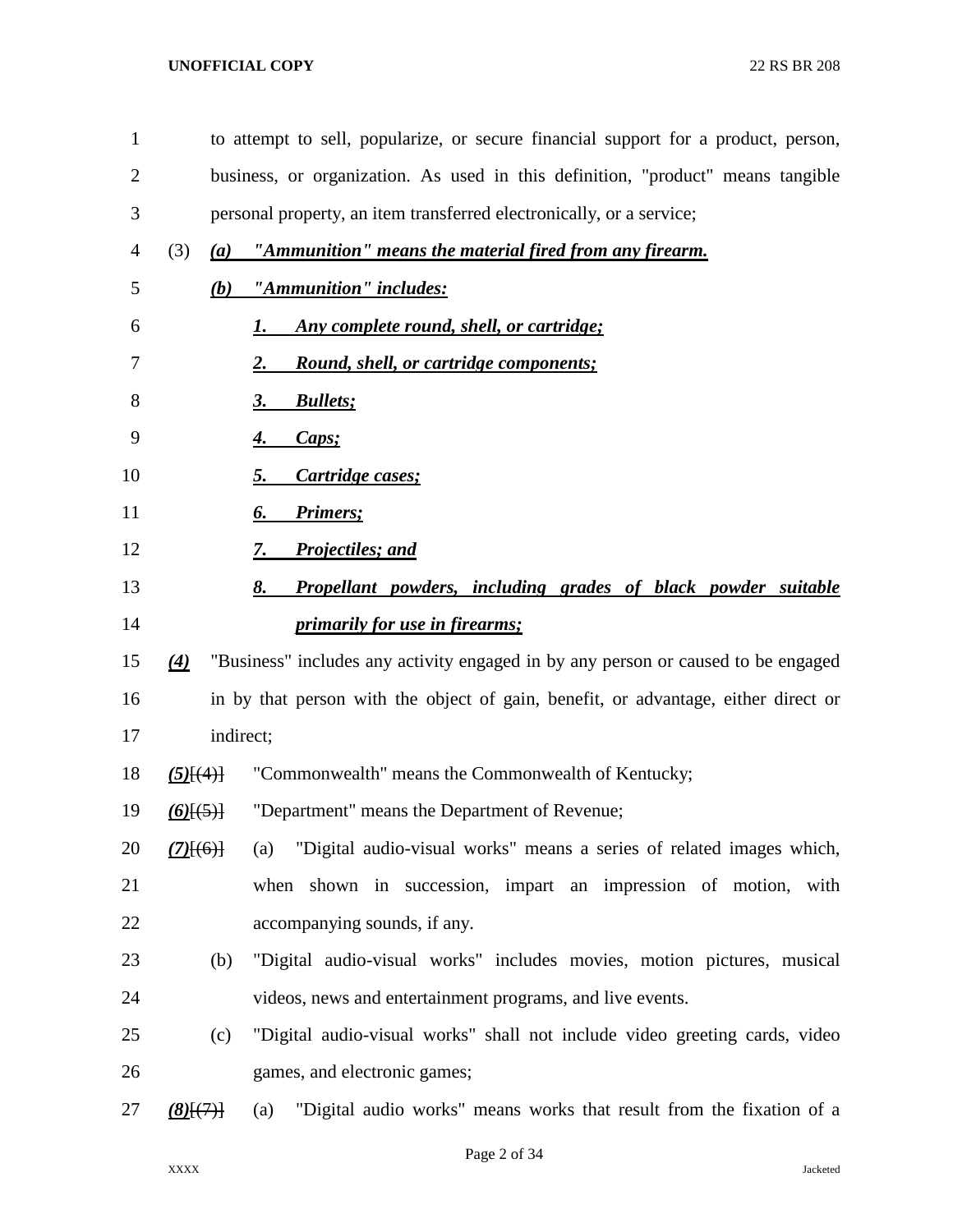series of musical, spoken, or other sounds.

- (b) "Digital audio works" includes ringtones, recorded or live songs, music, readings of books or other written materials, speeches, or other sound recordings.
- 
- (c) "Digital audio works" shall not include audio greeting cards sent by electronic mail;
- *(9)*[(8)] (a) "Digital books" means works that are generally recognized in the ordinary and usual sense as books, including any literary work expressed in words, numbers, or other verbal or numerical symbols or indicia if the literary work is generally recognized in the ordinary or usual sense as a book.
- (b) "Digital books" shall not include digital audio-visual works, digital audio works, periodicals, magazines, newspapers, or other news or information products, chat rooms, or Web logs;
- *(10)*[(9)] (a) "Digital code" means a code which provides a purchaser with a right to obtain one (1) or more types of digital property. A "digital code" may be obtained by any means, including electronic mail messaging or by tangible means, regardless of the code's designation as a song code, video code, or book code.
- (b) "Digital code" shall not include a code that represents:
- 1. A stored monetary value that is deducted from a total as it is used by the 21 purchaser; or
- 2. A redeemable card, gift card, or gift certificate that entitles the holder to select specific types of digital property;
- *(11)*[(10)] (a) "Digital property" means any of the following which is transferred electronically:
- 26 1. Digital audio works;
- 2. Digital books;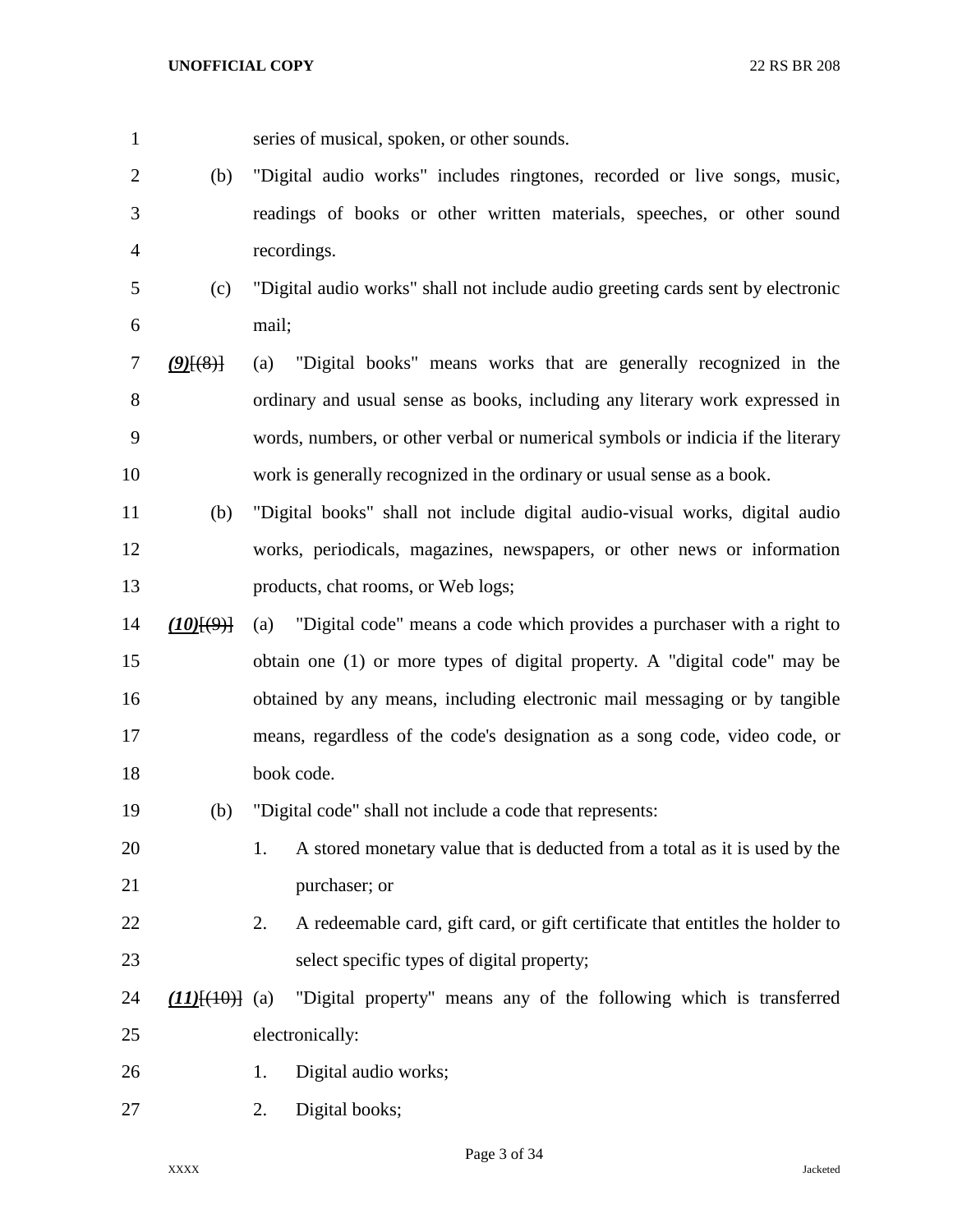| $\mathbf{1}$   |                                             | 3.<br>Finished artwork;                                                                       |
|----------------|---------------------------------------------|-----------------------------------------------------------------------------------------------|
| $\overline{2}$ |                                             | Digital photographs;<br>4.                                                                    |
| 3              |                                             | 5.<br>Periodicals;                                                                            |
| 4              |                                             | Newspapers;<br>6.                                                                             |
| 5              |                                             | Magazines;<br>7.                                                                              |
| 6              |                                             | 8.<br>Video greeting cards;                                                                   |
| 7              |                                             | Audio greeting cards;<br>9.                                                                   |
| 8              |                                             | Video games;<br>10.                                                                           |
| 9              |                                             | 11.<br>Electronic games; or                                                                   |
| 10             |                                             | 12.<br>Any digital code related to this property.                                             |
| 11             | (b)                                         | "Digital property" shall not include digital audio-visual works or satellite                  |
| 12             |                                             | radio programming;                                                                            |
| 13             | $(12)$ $\left[\frac{(11)}{(11)}\right]$ (a) | "Direct mail" means printed material delivered or distributed by United                       |
| 14             |                                             | States mail or other delivery service to a mass audience or to addressees on a                |
| 15             |                                             | mailing list provided by the purchaser or at the direction of the purchaser                   |
| 16             |                                             | when the cost of the items are not billed directly to the recipient.                          |
| 17             | (b)                                         | "Direct mail" includes tangible personal property supplied directly or                        |
| 18             |                                             | indirectly by the purchaser to the direct mail retailer for inclusion in the                  |
| 19             |                                             | package containing the printed material.                                                      |
| 20             | (c)                                         | "Direct mail" does not include multiple items of printed material delivered to                |
| 21             |                                             | a single address;                                                                             |
| 22             |                                             | $(13)$ [ $(12)$ ] "Directly used in the manufacturing or industrial processing process" means |
| 23             |                                             | the process that commences with the movement of raw materials from storage into a             |
| 24             |                                             | continuous, unbroken, integrated process and ends when the finished product is                |
| 25             |                                             | packaged and ready for sale;                                                                  |
| 26             | $(14)$ [(13)] (a)                           | "Extended warranty services" means services provided through a service                        |
| 27             |                                             | contract agreement between the contract provider and the purchaser where the                  |

Page 4 of 34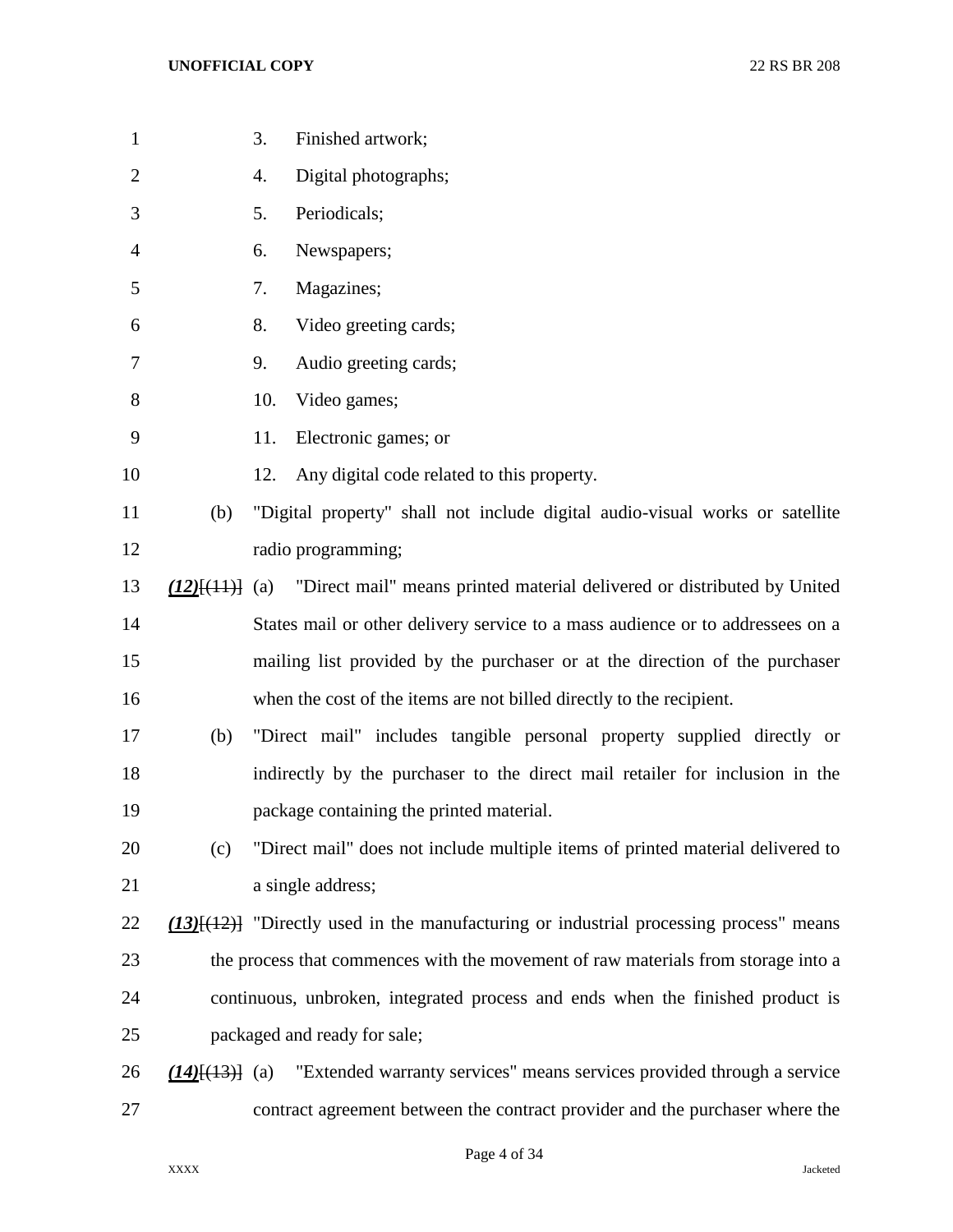| 1              |                        |     | purchaser agrees to pay compensation for the contract and the provider agrees  |
|----------------|------------------------|-----|--------------------------------------------------------------------------------|
| $\overline{2}$ |                        |     | to repair, replace, support, or maintain tangible personal property or digital |
| 3              |                        |     | property according to the terms of the contract if:                            |
| 4              |                        | 1.  | The service contract agreement is sold or purchased on or after July 1,        |
| 5              |                        |     | 2018; and                                                                      |
| 6              |                        | 2.  | The tangible personal property or digital property for which the service       |
| 7              |                        |     | contract agreement is provided is subject to tax under this chapter or         |
| 8              |                        |     | under KRS 138.460.                                                             |
| 9              | (b)                    |     | "Extended warranty services" does not include the sale of a service contract   |
| 10             |                        |     | agreement for tangible personal property to be used by a small telephone       |
| 11             |                        |     | utility as defined in KRS 278.516 or a Tier III CMRS provider as defined in    |
| 12             |                        |     | KRS 65.7621 to deliver communications services as defined in KRS 136.602       |
| 13             |                        |     | or broadband as defined in KRS 278.5461;                                       |
| 14             | $(15)$ $\{ (14)$ $(2)$ |     | "Finished artwork" means final art that is used for actual reproduction by     |
| 15             |                        |     | photomechanical or other processes or for display purposes.                    |
| 16             | (b)                    |     | "Finished artwork" includes:                                                   |
| 17             |                        | 1.  | Assemblies;                                                                    |
| 18             |                        | 2.  | Charts;                                                                        |
| 19             |                        | 3.  | Designs;                                                                       |
| 20             |                        | 4.  | Drawings;                                                                      |
| 21             |                        | 5.  | Graphs;                                                                        |
| 22             |                        | 6.  | Illustrative materials;                                                        |
| 23             |                        | 7.  | Lettering;                                                                     |
| 24             |                        | 8.  | Mechanicals;                                                                   |
| 25             |                        | 9.  | Paintings; and                                                                 |
| 26             |                        | 10. | Paste-ups;                                                                     |
| 27             | (16)                   |     | "Firearm" means any new, used, or antique weapon which includes an assembly    |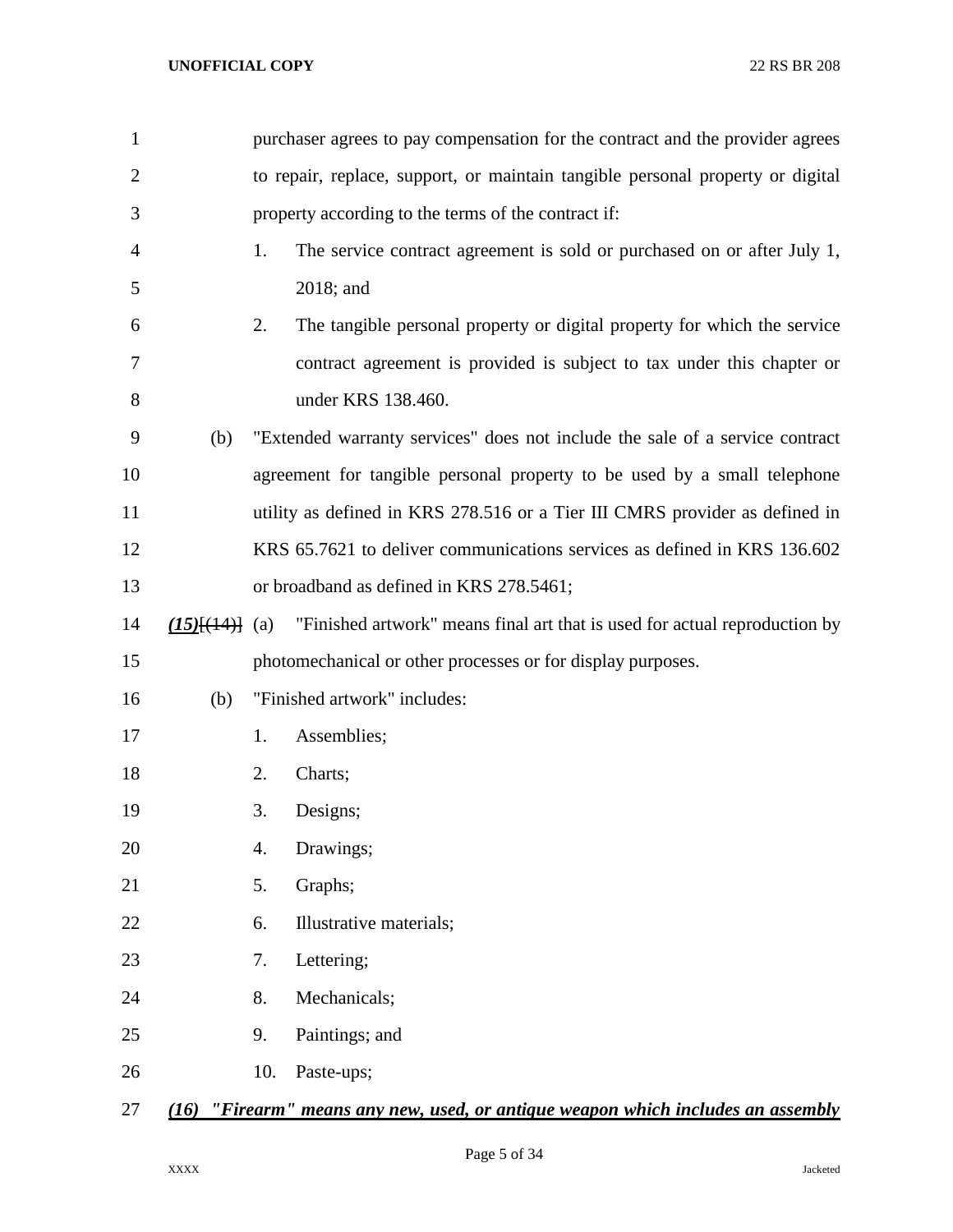# *of a barrel and an action or lock which will expel a projectile by the action of an explosive;*

- *(17)*[(15)] (a) "Gross receipts" and "sales price" mean the total amount or consideration, including cash, credit, property, and services, for which tangible personal property, digital property, or services are sold, leased, or rented, valued in money, whether received in money or otherwise, without any deduction for any of the following:
- 1. The retailer's cost of the tangible personal property, digital property, or services sold;
- 2. The cost of the materials used, labor or service cost, interest, losses, all costs of transportation to the retailer, all taxes imposed on the retailer, or any other expense of the retailer;
- 3. Charges by the retailer for any services necessary to complete the sale;
- 4. Delivery charges, which are defined as charges by the retailer for the preparation and delivery to a location designated by the purchaser including transportation, shipping, postage, handling, crating, and 17 packing;
- 5. Any amount for which credit is given to the purchaser by the retailer, other than credit for tangible personal property or digital property traded when the tangible personal property or digital property traded is of like 21 kind and character to the property purchased and the property traded is held by the retailer for resale; and
- 6. The amount charged for labor or services rendered in installing or applying the tangible personal property, digital property, or service sold.
- (b) "Gross receipts" and "sales price" shall include consideration received by the retailer from a third party if:
- 
- 1. The retailer actually receives consideration from a third party and the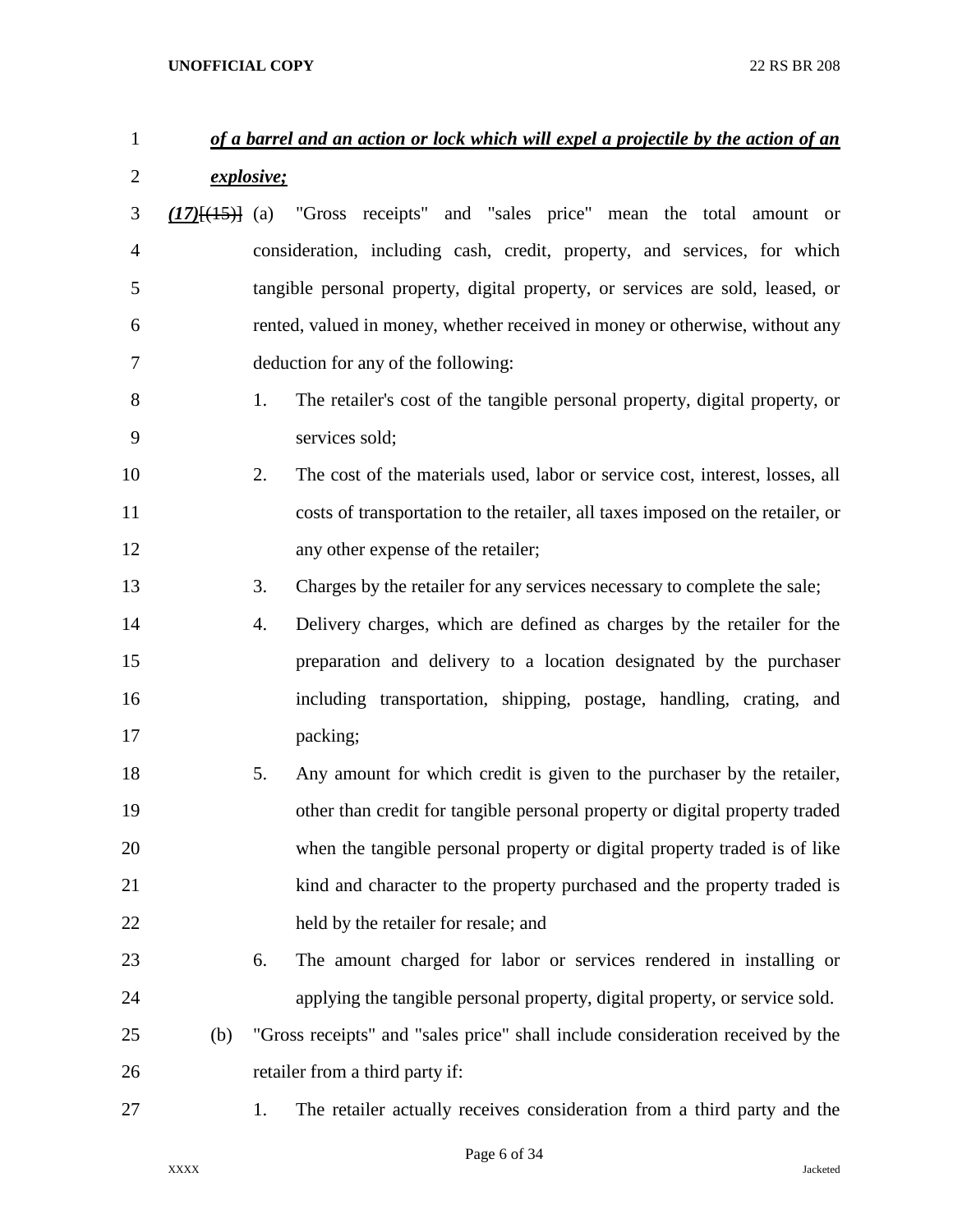| $\mathbf{1}$   |     |    | consideration is directly related to a price reduction or discount on the         |
|----------------|-----|----|-----------------------------------------------------------------------------------|
| $\overline{2}$ |     |    | sale to the purchaser;                                                            |
| 3              |     | 2. | The retailer has an obligation to pass the price reduction or discount            |
| 4              |     |    | through to the purchaser;                                                         |
| 5              |     | 3. | The amount of consideration attributable to the sale is fixed and                 |
| 6              |     |    | determinable by the retailer at the time of the sale of the item to the           |
| 7              |     |    | purchaser; and                                                                    |
| 8              |     | 4. | One $(1)$ of the following criteria is met:                                       |
| 9              |     |    | The<br>purchaser<br>presents a coupon, certificate,<br>other<br>a.<br><b>or</b>   |
| 10             |     |    | documentation to the retailer to claim a price reduction or discount              |
| 11             |     |    | where the coupon, certificate, or documentation is authorized,                    |
| 12             |     |    | distributed, or granted by a third party with the understanding that              |
| 13             |     |    | the third party will reimburse any seller to whom the coupon,                     |
| 14             |     |    | certificate, or documentation is presented;                                       |
| 15             |     |    | The price reduction or discount is identified as a third-party price<br>b.        |
| 16             |     |    | reduction or discount on the invoice received by the purchaser or                 |
| 17             |     |    | on a coupon, certificate, or other documentation presented by the                 |
| 18             |     |    | purchaser; or                                                                     |
| 19             |     |    | The purchaser identifies himself or herself to the retailer as a<br>$C_{\bullet}$ |
| 20             |     |    | member of a group or organization entitled to a price reduction or                |
| 21             |     |    | discount. A "preferred customer" card that is available to any                    |
| 22             |     |    | patron does not constitute membership in such a group.                            |
| 23             | (c) |    | "Gross receipts" and "sales price" shall not include:                             |
| 24             |     | 1. | Discounts, including cash, term, or coupons that are not reimbursed by a          |
| 25             |     |    | third party and that are allowed by a retailer and taken by a purchaser on        |
| 26             |     |    | a sale;                                                                           |
| 27             |     | 2. | Interest, financing, and carrying charges from credit extended on the sale        |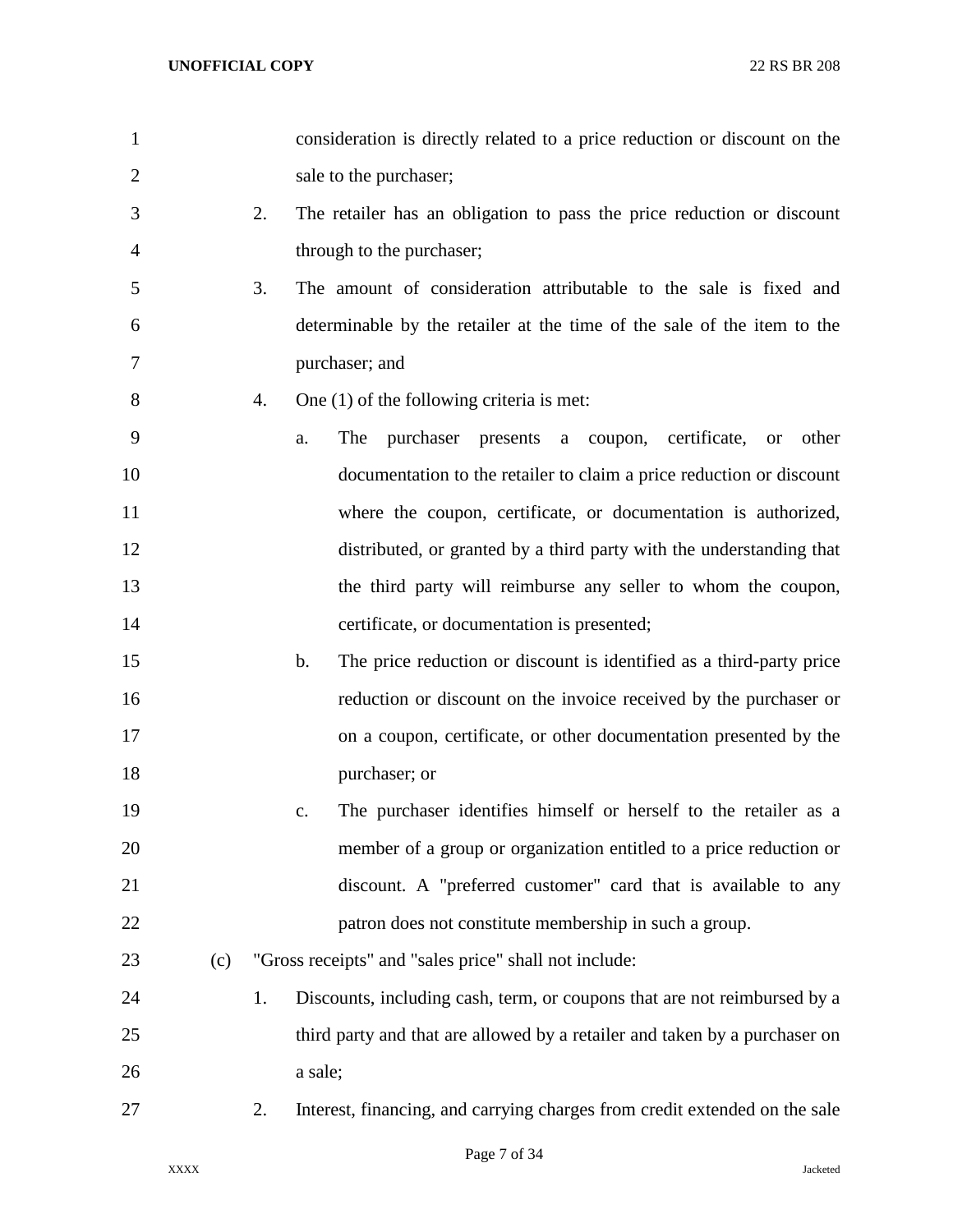| $\mathbf{1}$   |                   |            | of tangible personal property, digital property, or services, if the amount                 |
|----------------|-------------------|------------|---------------------------------------------------------------------------------------------|
| $\overline{2}$ |                   |            | is separately stated on the invoice, bill of sale, or similar document given                |
| 3              |                   |            | to the purchaser;                                                                           |
| $\overline{4}$ |                   | 3.         | Any taxes legally imposed directly on the purchaser that are separately                     |
| 5              |                   |            | stated on the invoice, bill of sale, or similar document given to the                       |
| 6              |                   |            | purchaser; or                                                                               |
| 7              |                   | 4.         | Local alcohol regulatory license fees authorized under KRS 243.075 that                     |
| 8              |                   |            | are separately stated on the invoice, bill of sale, or similar document                     |
| 9              |                   |            | given to the purchaser.                                                                     |
| 10             | (d)               |            | As used in this subsection, "third party" means a person other than the                     |
| 11             |                   | purchaser; |                                                                                             |
| 12             |                   |            | $(18)$ [ $(16)$ ] "In this state" or "in the state" means within the exterior limits of the |
| 13             |                   |            | Commonwealth and includes all territory within these limits owned by or ceded to            |
| 14             |                   |            | the United States of America;                                                               |
| 15             |                   |            | $(19)$ [ $(17)$ ] "Industrial processing" includes:                                         |
| 16             | (a)               | Refining;  |                                                                                             |
| 17             | (b)               |            | Extraction of minerals, ores, coal, clay, stone, petroleum, or natural gas;                 |
| 18             | (c)               |            | Mining, quarrying, fabricating, and industrial assembling;                                  |
| 19             | (d)               |            | The processing and packaging of raw materials, in-process materials, and                    |
| 20             |                   |            | finished products; and                                                                      |
| 21             | (e)               |            | The processing and packaging of farm and dairy products for sale;                           |
| 22             | $(20)$ $(18)$ (a) |            | "Lease or rental" means any transfer of possession or control of tangible                   |
| 23             |                   |            | personal property for a fixed or indeterminate term for consideration. A lease              |
| 24             |                   |            | or rental shall include future options to:                                                  |
| 25             |                   | 1.         | Purchase the property; or                                                                   |
| 26             |                   | 2.         | Extend the terms of the agreement and agreements covering trailers                          |
| 27             |                   |            | where the amount of consideration may be increased or decreased by                          |

Page 8 of 34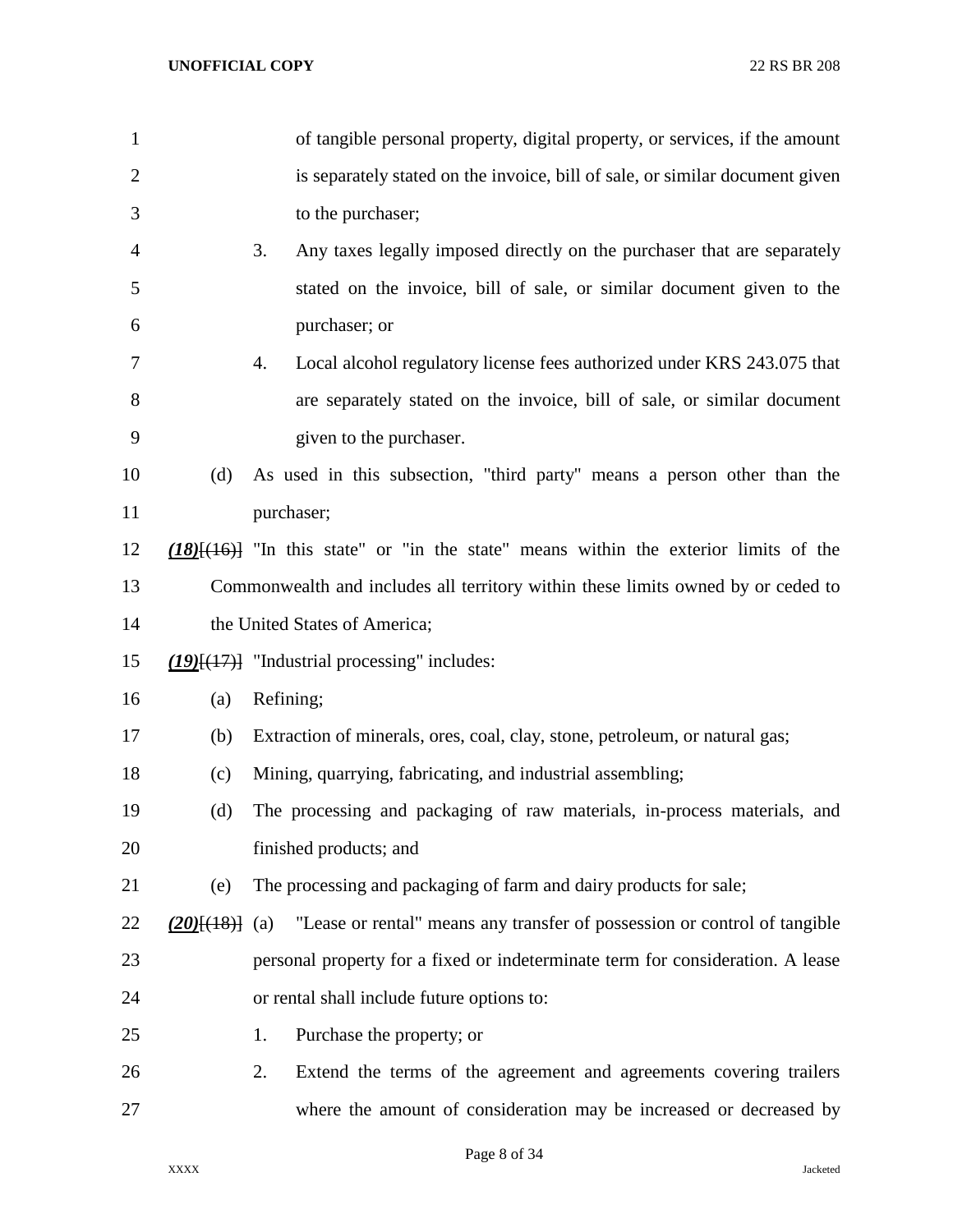| 1              |                |    | reference to the amount realized upon sale or disposition of the property             |
|----------------|----------------|----|---------------------------------------------------------------------------------------|
| $\overline{2}$ |                |    | as defined in 26 U.S.C. sec. $7701(h)(1)$ .                                           |
| 3              | (b)            |    | "Lease or rental" shall not include:                                                  |
| 4              |                | 1. | A transfer of possession or control of property under a security                      |
| 5              |                |    | agreement or deferred payment plan that requires the transfer of title                |
| 6              |                |    | upon completion of the required payments;                                             |
| 7              |                | 2. | A transfer of possession or control of property under an agreement that               |
| 8              |                |    | requires the transfer of title upon completion of the required payments               |
| 9              |                |    | and payment of an option price that does not exceed the greater of one                |
| 10             |                |    | hundred dollars (\$100) or one percent (1%) of the total required                     |
| 11             |                |    | payments; or                                                                          |
| 12             |                | 3. | Providing tangible personal property and an operator for the tangible                 |
| 13             |                |    | personal property for a fixed or indeterminate period of time. To qualify             |
| 14             |                |    | for this exclusion, the operator must be necessary for the equipment to               |
| 15             |                |    | perform as designed, and the operator must do more than maintain,                     |
| 16             |                |    | inspect, or setup the tangible personal property.                                     |
| 17             | (c)            |    | This definition shall apply regardless of the classification of a transaction         |
| 18             |                |    | under generally accepted accounting principles, the Internal Revenue Code, or         |
| 19             |                |    | other provisions of federal, state, or local law;                                     |
| 20             | $(21)(19)$ (a) |    | "Machinery for new and expanded industry" means machinery:                            |
| 21             |                | 1. | Directly used in the manufacturing or industrial processing process of:               |
| 22             |                |    | Tangible personal property at a plant facility;<br>a.                                 |
| 23             |                |    | Distilled spirits or wine at a plant facility or on the premises of a<br>b.           |
| 24             |                |    | distiller, rectifier, winery, or small farm winery licensed under                     |
| 25             |                |    | KRS 243.030 that includes a retail establishment on the premises;                     |
| 26             |                |    | <b>or</b>                                                                             |
| 27             |                |    | Malt beverages at a plant facility or on the premises of a brewer or<br>$C_{\bullet}$ |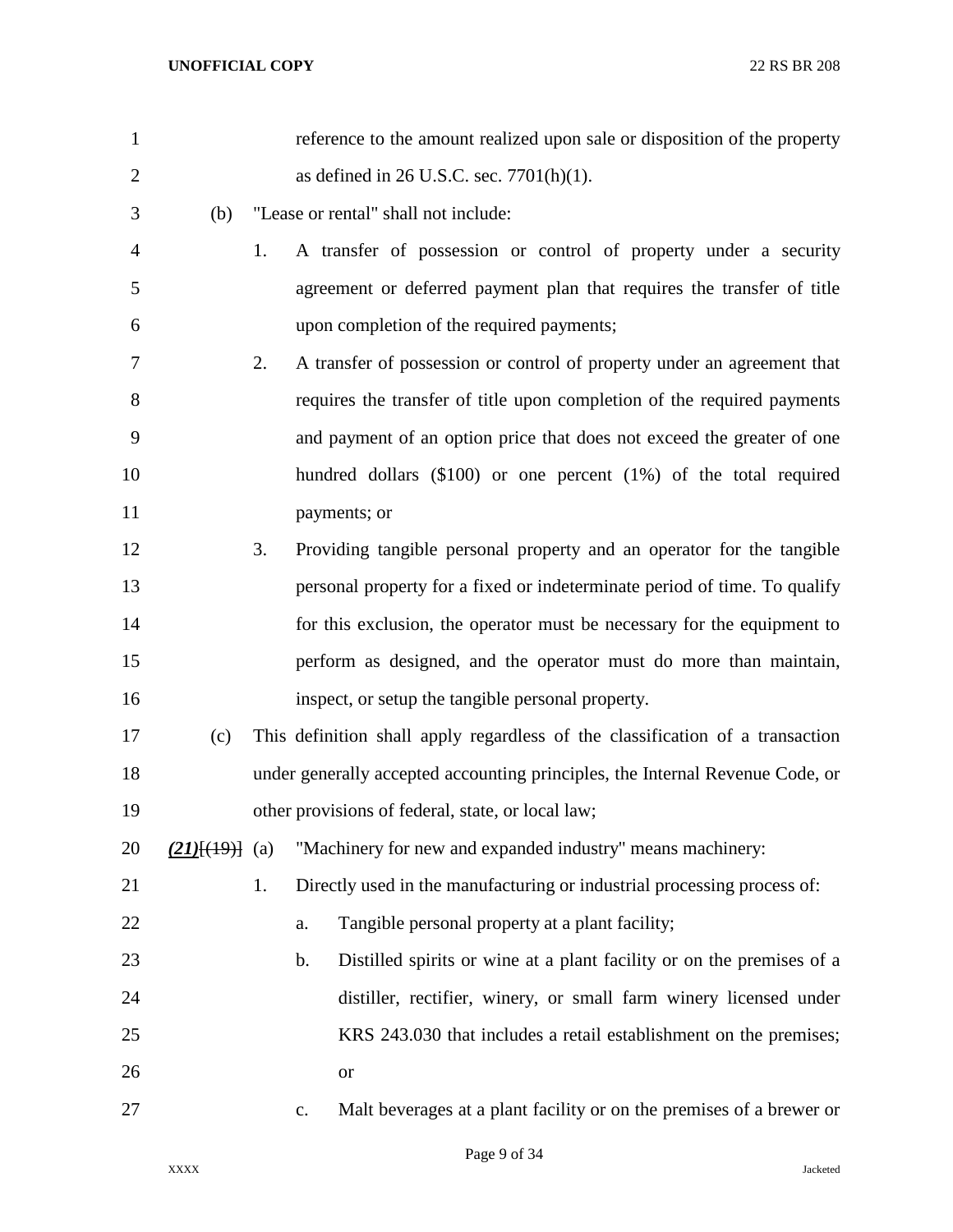| $\mathbf{1}$   |                       |               | microbrewery licensed under KRS 243.040 that includes a retail                                 |
|----------------|-----------------------|---------------|------------------------------------------------------------------------------------------------|
| $\overline{2}$ |                       |               | establishment;                                                                                 |
| 3              | 2.                    |               | Which is incorporated for the first time into:                                                 |
| $\overline{4}$ |                       | a.            | A plant facility established in this state; or                                                 |
| 5              |                       | b.            | Licensed premises located in this state; and                                                   |
| 6              | 3.                    |               | Which does not replace machinery in the plant facility or licensed                             |
| 7              |                       |               | premises unless that machinery purchased to replace existing machinery:                        |
| 8              |                       | a.            | Increases the consumption of recycled materials at the plant                                   |
| 9              |                       |               | facility by not less than ten percent $(10\%)$ ;                                               |
| 10             |                       | $\mathbf b$ . | Performs different functions;                                                                  |
| 11             |                       | c.            | Is used to manufacture a different product; or                                                 |
| 12             |                       | d.            | Has a greater productive capacity, as measured in units of                                     |
| 13             |                       |               | production, than the machinery being replaced.                                                 |
| 14             | (b)                   |               | "Machinery for new and expanded industry" does not include repair,                             |
| 15             |                       |               | replacement, or spare parts of any kind, regardless of whether the purchase of                 |
| 16             |                       |               | repair, replacement, or spare parts is required by the manufacturer or seller as               |
| 17             |                       |               | a condition of sale or as a condition of warranty;                                             |
| 18             |                       |               | $(22)$ { $(20)$ } "Manufacturing" means any process through which material having little or no |
| 19             |                       |               | commercial value for its intended use before processing has appreciable commercial             |
| 20             |                       |               | value for its intended use after processing by the machinery;                                  |
| 21             |                       |               | $(23)(21)$ "Marketplace" means any physical or electronic means through which one (1)          |
| 22             |                       |               | or more retailers may advertise and sell tangible personal property, digital property,         |
| 23             |                       |               | or services, or lease tangible personal property or digital property, such as a catalog,       |
| 24             |                       |               | Internet Web site, or television or radio broadcast, regardless of whether the                 |
| 25             |                       |               | tangible personal property, digital property, or retailer is physically present in this        |
| 26             | state;                |               |                                                                                                |
| 27             | $(24)$ [ $(22)$ ] (a) |               | "Marketplace provider" means a person, including any affiliate of the                          |

Page 10 of 34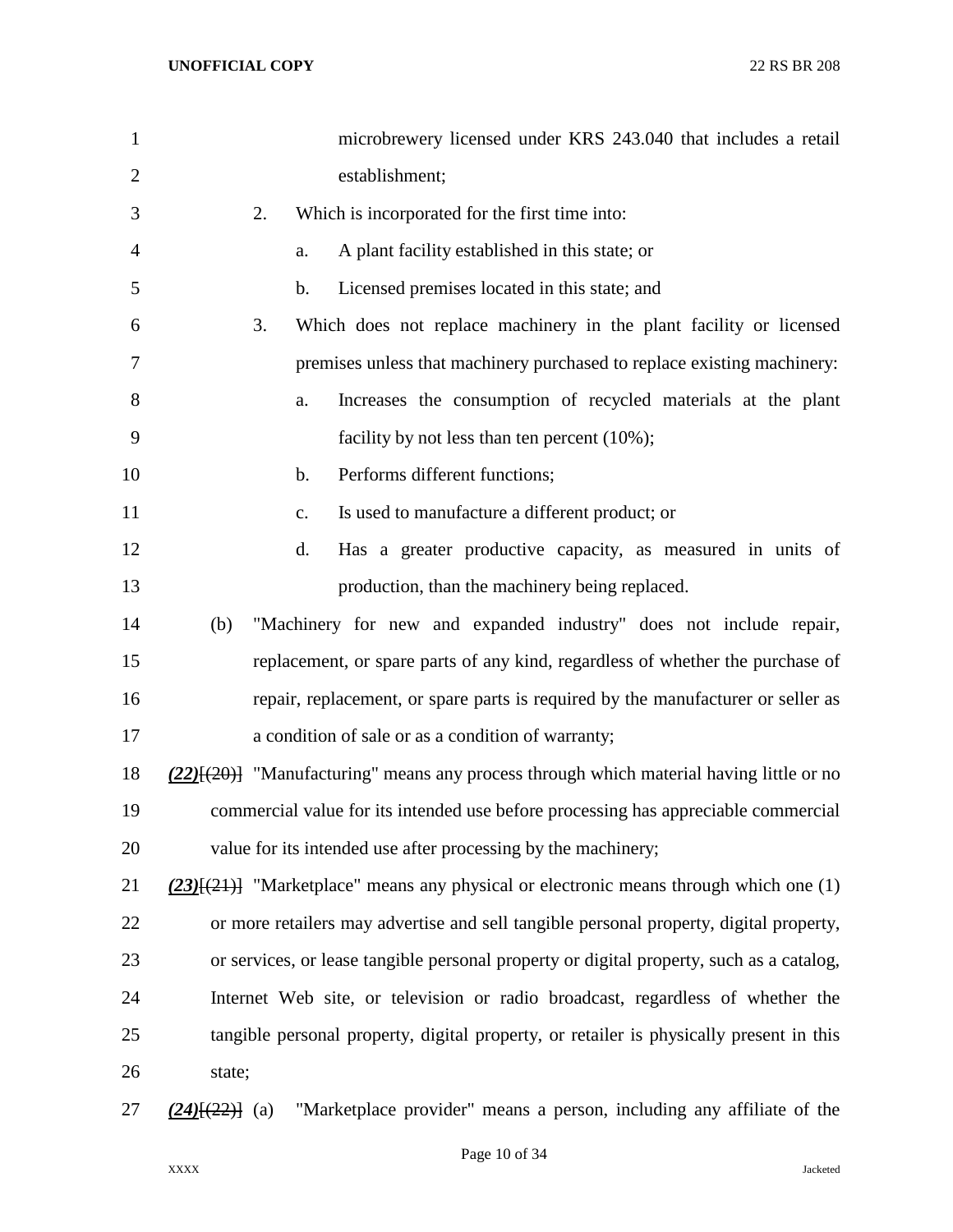- person, that facilitates a retail sale by satisfying subparagraphs 1. and 2. of this paragraph as follows:
- 1. The person directly or indirectly:
- a. Lists, makes available, or advertises tangible personal property, digital property, or services for sale by a marketplace retailer in a marketplace owned, operated, or controlled by the person;
- b. Facilitates the sale of a marketplace retailer's product through a marketplace by transmitting or otherwise communicating an offer or acceptance of a retail sale of tangible personal property, digital property, or services between a marketplace retailer and a purchaser in a forum including a shop, store, booth, catalog, 12 Internet site, or similar forum;
- c. Owns, rents, licenses, makes available, or operates any electronic or physical infrastructure or any property, process, method, copyright, trademark, or patent that connects marketplace retailers to purchasers for the purpose of making retail sales of tangible personal property, digital property, or services;
- d. Provides a marketplace for making retail sales of tangible personal property, digital property, or services, or otherwise facilitates retail sales of tangible personal property, digital property, or services, regardless of ownership or control of the tangible personal property, digital property, or services, that are the subject of the 23 retail sale:
- e. Provides software development or research and development activities related to any activity described in this subparagraph, if the software development or research and development activities are directly related to the physical or electronic marketplace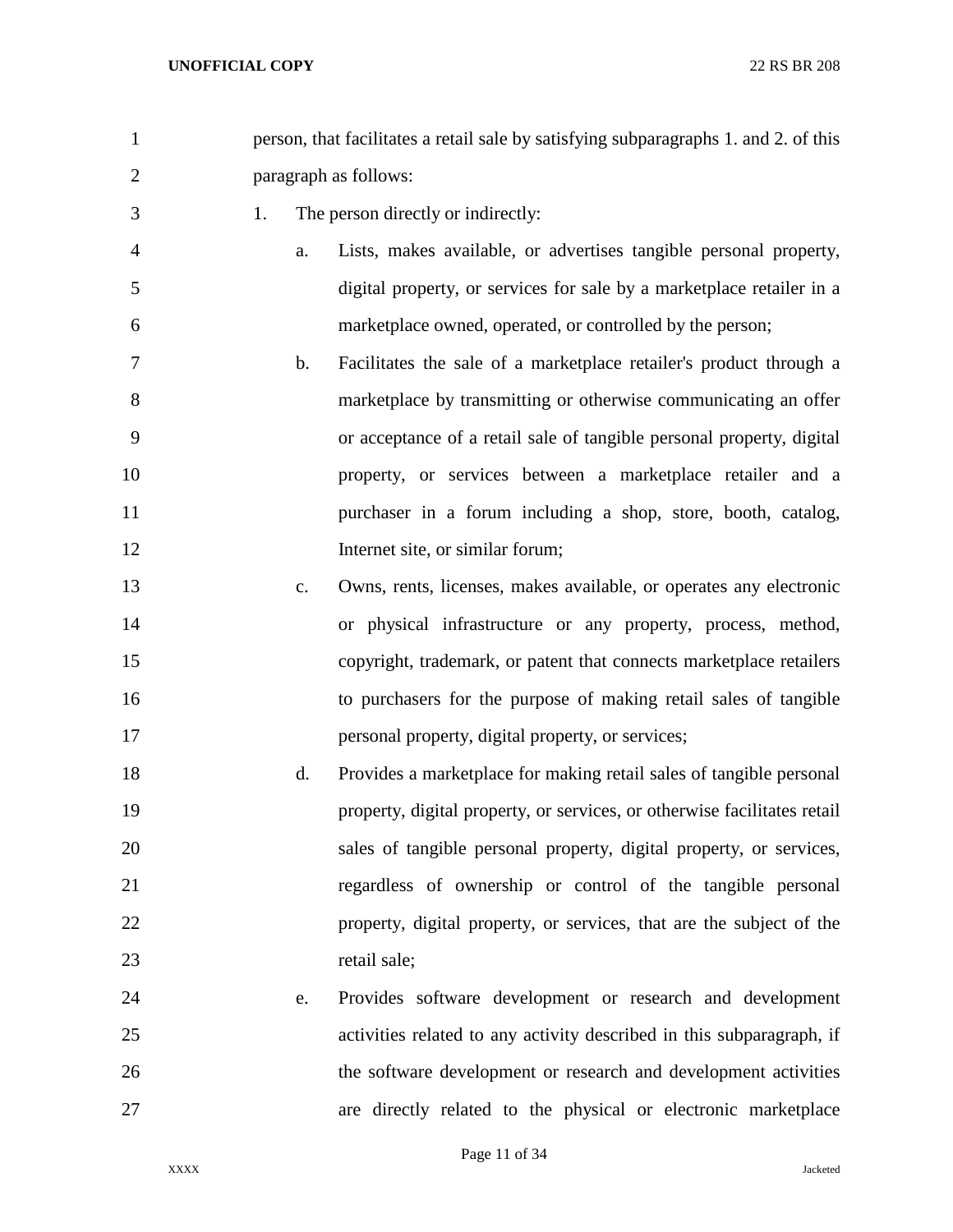| $\mathbf{1}$   |     |    |    | provided by a marketplace provider;                                               |
|----------------|-----|----|----|-----------------------------------------------------------------------------------|
| $\overline{2}$ |     |    | f. | Provides or offers fulfillment or storage services for a marketplace              |
| 3              |     |    |    | retailer;                                                                         |
| 4              |     |    | g. | Sets prices for a marketplace retailer's sale of tangible personal                |
| 5              |     |    |    | property, digital property, or services;                                          |
| 6              |     |    | h. | Provides or offers customer service to a marketplace retailer or a                |
| 7              |     |    |    | marketplace retailer's customers, or accepts or assists with taking               |
| 8              |     |    |    | orders, returns, or exchanges of tangible personal property, digital              |
| 9              |     |    |    | property, or services sold by a marketplace retailer; or                          |
| 10             |     |    | i. | Brands or otherwise identifies sales as those of the marketplace                  |
| 11             |     |    |    | provider; and                                                                     |
| 12             |     | 2. |    | The person directly or indirectly:                                                |
| 13             |     |    | a. | Collects the sales price or purchase price of a retail sale of tangible           |
| 14             |     |    |    | personal property, digital property, or services;                                 |
| 15             |     |    | b. | Provides payment processing services for a retail sale of tangible                |
| 16             |     |    |    | personal property, digital property, or services;                                 |
| 17             |     |    | c. | Through terms and conditions, agreements, or arrangements with a                  |
| 18             |     |    |    | third party, collects payment in connection with a retail sale of                 |
| 19             |     |    |    | tangible personal property, digital property, or services from a                  |
| 20             |     |    |    | purchaser and transmits that payment to the marketplace retailer,                 |
| 21             |     |    |    | regardless of whether the person collecting and transmitting the                  |
| 22             |     |    |    | payment receives compensation or other consideration in exchange                  |
| 23             |     |    |    | for the service; or                                                               |
| 24             |     |    | d. | Provides a virtual currency that purchasers are allowed or required               |
| 25             |     |    |    | to use to purchase tangible personal property, digital property, or               |
| 26             |     |    |    | services.                                                                         |
| 27             | (b) |    |    | "Marketplace provider" includes but is not limited to a person that satisfies the |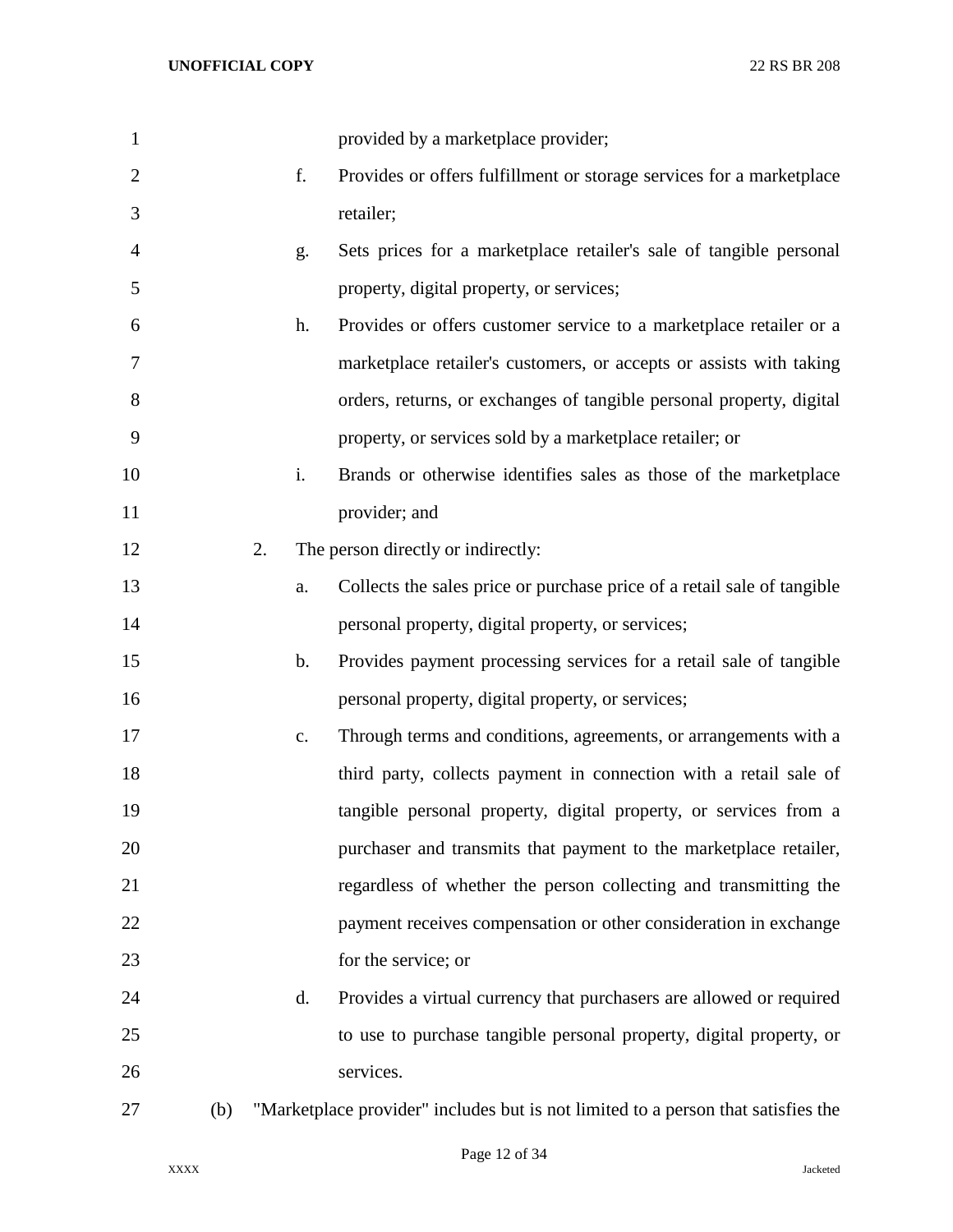requirements of this subsection through the ownership, operation, or control of a digital distribution service, digital distribution platform, online portal, or application store;

- *(25)*[(23)] "Marketplace retailer" means a seller that makes retail sales through any marketplace owned, operated, or controlled by a marketplace provider;
- *(26)*[(24)] (a) "Occasional sale" includes:
- 1. A sale of tangible personal property or digital property not held or used by a seller in the course of an activity for which he or she is required to hold a seller's permit, provided such sale is not one (1) of a series of sales sufficient in number, scope, and character to constitute an activity requiring the holding of a seller's permit. In the case of the sale of the entire, or a substantial portion of the nonretail assets of the seller, the number of previous sales of similar assets shall be disregarded in determining whether or not the current sale or sales shall qualify as an occasional sale; or
- 2. Any transfer of all or substantially all the tangible personal property or digital property held or used by a person in the course of such an activity when after such transfer the real or ultimate ownership of such property is substantially similar to that which existed before such transfer.
- (b) For the purposes of this subsection, stockholders, bondholders, partners, or other persons holding an interest in a corporation or other entity are regarded as having the "real or ultimate ownership" of the tangible personal property or digital property of such corporation or other entity;
- *(27)*[(25)] (a) "Other direct mail" means any direct mail that is not advertising and promotional direct mail, regardless of whether advertising and promotional direct mail is included in the same mailing.
- (b) "Other direct mail" includes but is not limited to: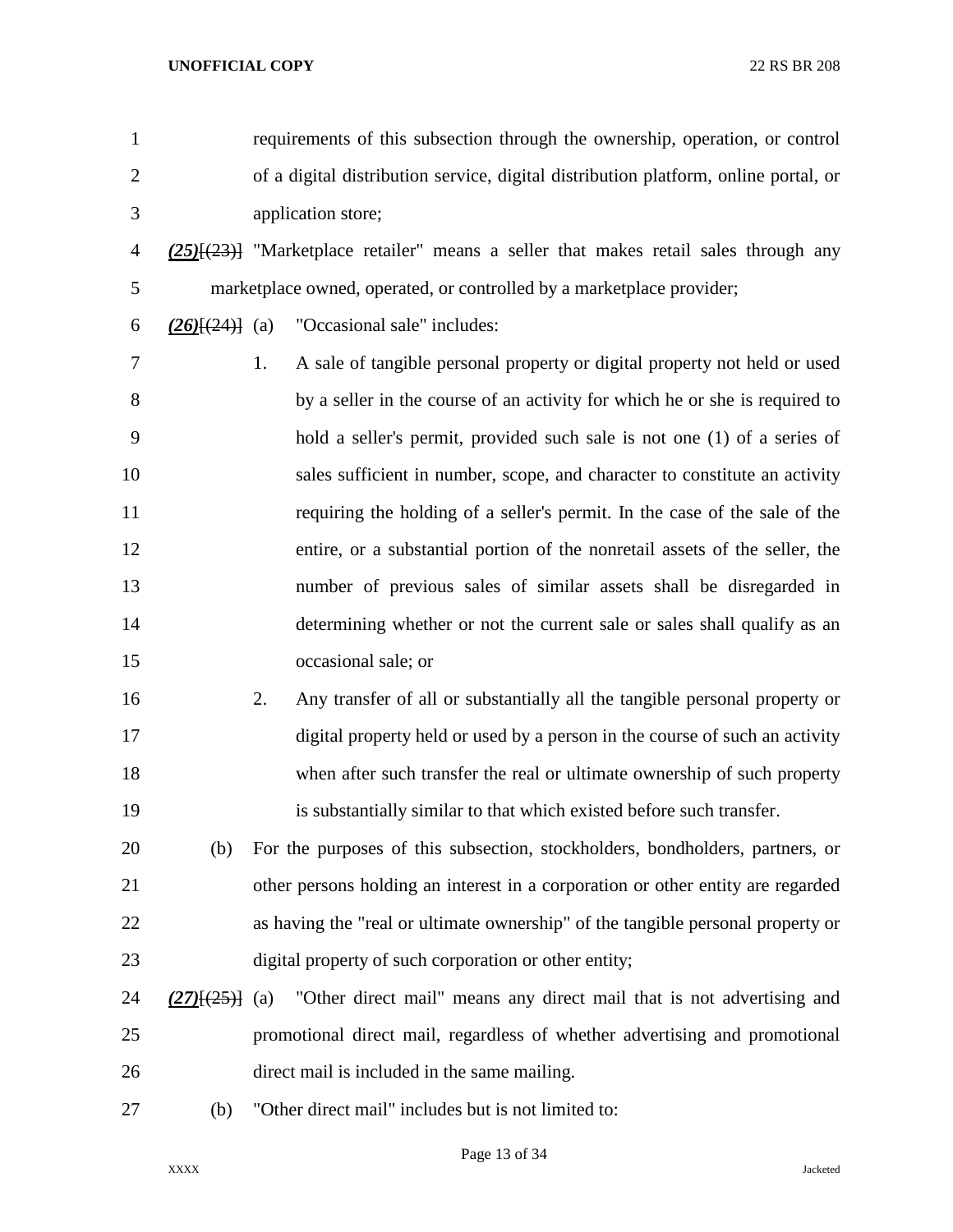- 1. Transactional direct mail that contains personal information specific to the addressee, including but not limited to invoices, bills, statements of account, and payroll advices;
- 2. Any legally required mailings, including but not limited to privacy notices, tax reports, and stockholder reports; and
- 3. Other nonpromotional direct mail delivered to existing or former shareholders, customers, employees, or agents, including but not limited to newsletters and informational pieces.
- (c) "Other direct mail" does not include the development of billing information or the provision of any data processing service that is more than incidental to the **production of printed material;**
- *(28)*[(26)] "Person" includes any individual, firm, copartnership, joint venture, association, social club, fraternal organization, corporation, estate, trust, business trust, receiver, trustee, syndicate, cooperative, assignee, governmental unit or agency, or any other group or combination acting as a unit;
- *(29)*[(27)] "Permanent," as the term applies to digital property, means perpetual or for an indefinite or unspecified length of time;
- *(30)*[(28)] "Plant facility" means a single location that is exclusively dedicated to manufacturing or industrial processing activities. A location shall be deemed to be exclusively dedicated to manufacturing or industrial processing activities even if retail sales are made there, provided that the retail sales are incidental to the manufacturing or industrial processing activities occurring at the location. The term "plant facility" shall not include any restaurant, grocery store, shopping center, or other retail establishment;
- *(31)*[(29)] (a) "Prewritten computer software" means:
- 1. Computer software, including prewritten upgrades, that are not designed and developed by the author or other creator to the specifications of a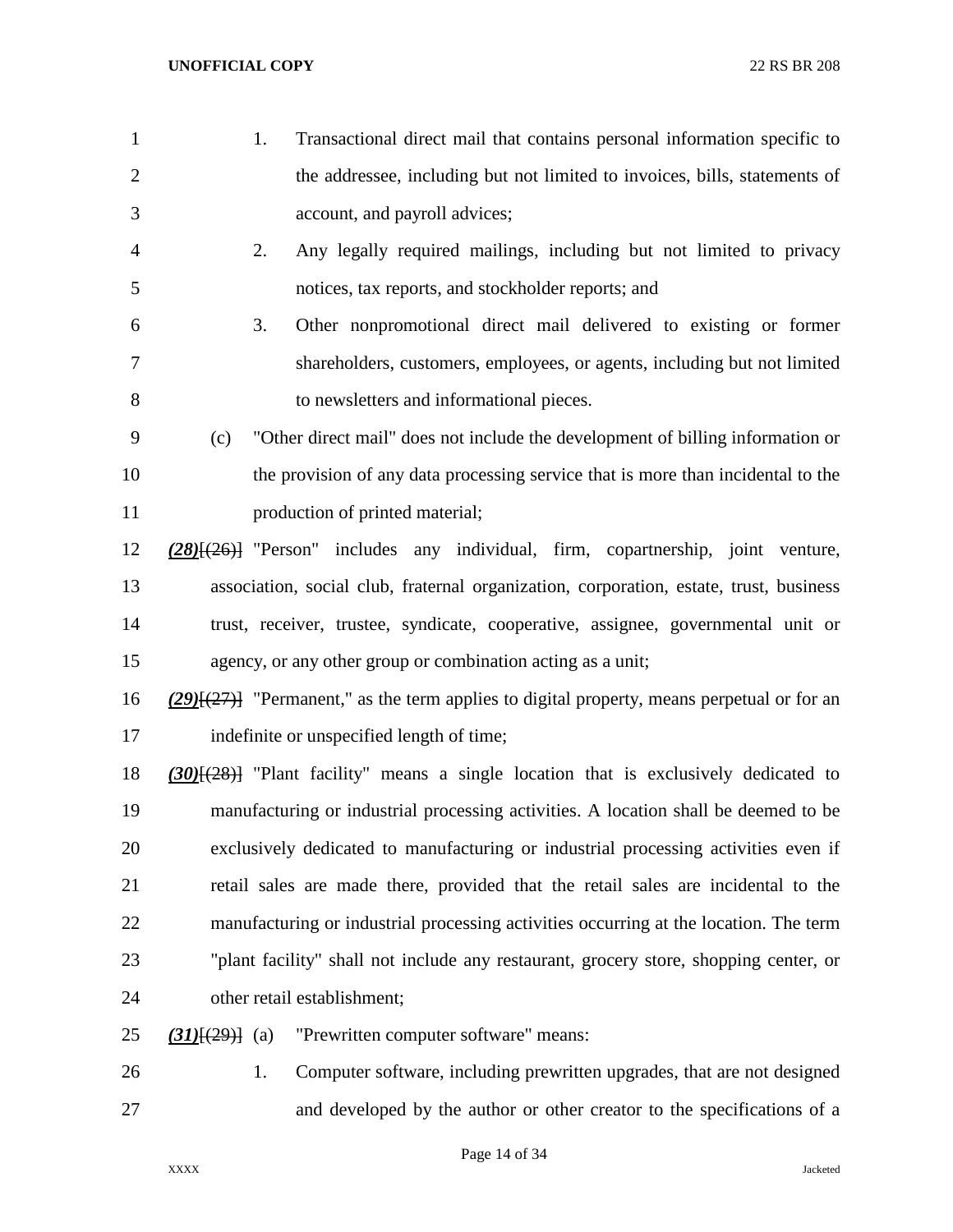| $\mathbf{1}$   |                              |    | specific purchaser;                                                          |
|----------------|------------------------------|----|------------------------------------------------------------------------------|
| $\overline{2}$ |                              | 2. | Software designed and developed by the author or other creator to the        |
| 3              |                              |    | specifications of a specific purchaser when it is sold to a person other     |
| 4              |                              |    | than the original purchaser; or                                              |
| 5              |                              | 3. | Any portion of prewritten computer software that is modified or              |
| 6              |                              |    | enhanced in any manner, where the modification or enhancement is             |
| 7              |                              |    | designed and developed to the specifications of a specific purchaser,        |
| 8              |                              |    | unless there is a reasonable, separately stated charge on an invoice or      |
| 9              |                              |    | other statement of the price to the purchaser for the modification or        |
| 10             |                              |    | enhancement.                                                                 |
| 11             | (b)                          |    | When a person modifies or enhances computer software of which the person     |
| 12             |                              |    | is not the author or creator, the person shall be deemed to be the author or |
| 13             |                              |    | creator only of the modifications or enhancements the person actually made.  |
| 14             | (c)                          |    | The combining of two $(2)$ or more prewritten computer software programs or  |
| 15             |                              |    | portions thereof does not cause the combination to be other than prewritten  |
| 16             |                              |    | computer software;                                                           |
| 17             | $(32)$ <del>[(30)]</del> (a) |    | "Purchase" means any transfer of title or possession, exchange, barter,      |
| 18             |                              |    | lease, or rental, conditional or otherwise, in any manner or by any means    |
| 19             |                              |    | whatsoever, of:                                                              |
| 20             |                              | 1. | Tangible personal property;                                                  |
| 21             |                              | 2. | An extended warranty service;                                                |
| 22             |                              | 3. | Digital property transferred electronically; or                              |
| 23             |                              | 4. | Services included in KRS 139.200;                                            |
| 24             |                              |    | for a consideration.                                                         |
| 25             | (b)                          |    | "Purchase" includes:                                                         |
| 26             |                              | 1. | When performed outside this state or when the customer gives a resale        |
| 27             |                              |    | certificate, the producing, fabricating, processing, printing, or imprinting |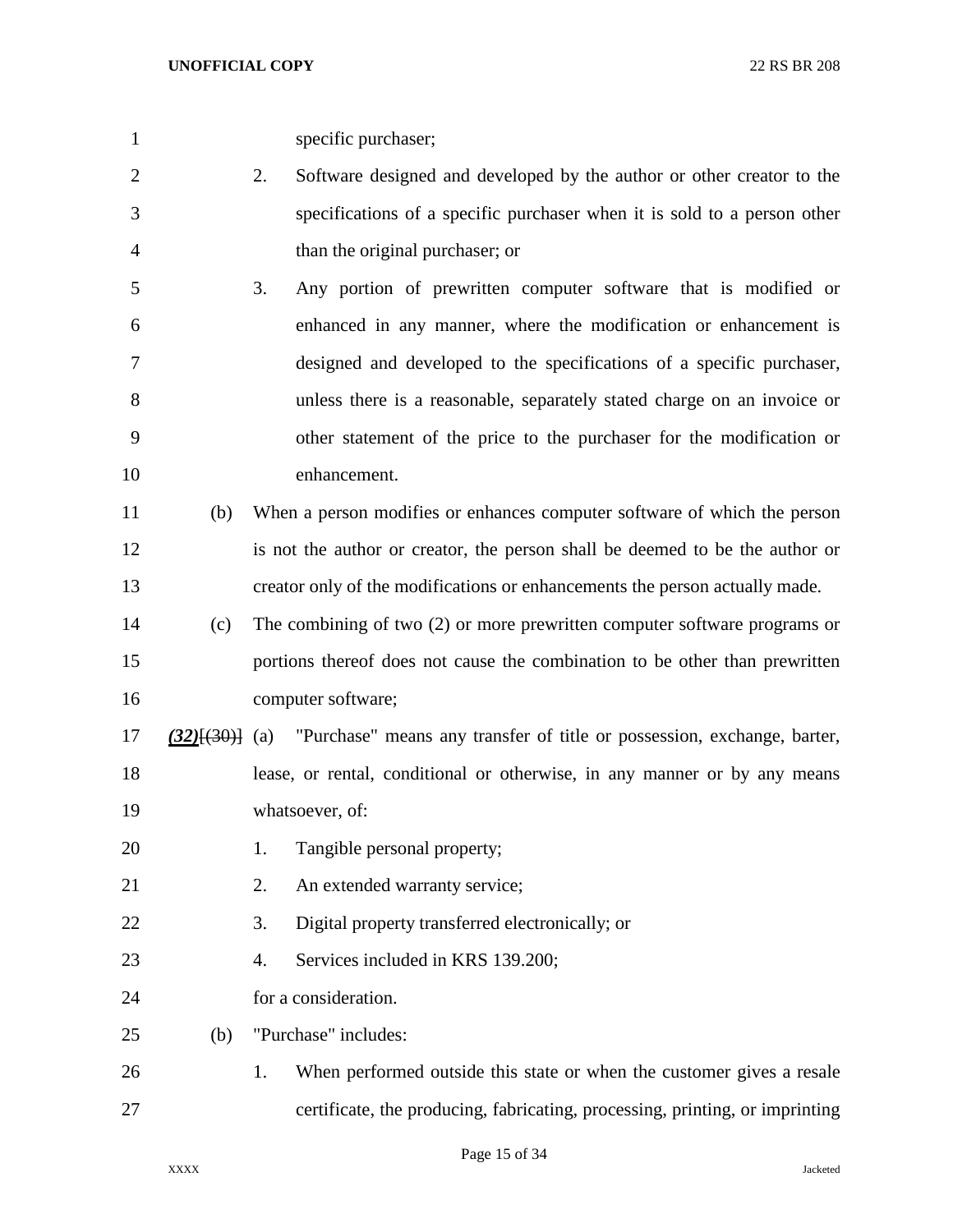| $\mathbf{1}$   |                       |    | of tangible personal property for a consideration for consumers who                           |
|----------------|-----------------------|----|-----------------------------------------------------------------------------------------------|
| $\overline{2}$ |                       |    | furnish either directly or indirectly the materials used in the producing,                    |
| 3              |                       |    | fabricating, processing, printing, or imprinting;                                             |
| $\overline{4}$ |                       | 2. | A transaction whereby the possession of tangible personal property or                         |
| 5              |                       |    | digital property is transferred but the seller retains the title as security for              |
| 6              |                       |    | the payment of the price; and                                                                 |
| 7              |                       | 3. | A transfer for a consideration of the title or possession of tangible                         |
| 8              |                       |    | personal property or digital property which has been produced,                                |
| 9              |                       |    | fabricated, or printed to the special order of the customer, or of any                        |
| 10             |                       |    | publication;                                                                                  |
| 11             |                       |    | $(33)$ { $(31)$ } "Recycled materials" means materials which have been recovered or diverted  |
| 12             |                       |    | from the solid waste stream and reused or returned to use in the form of raw                  |
| 13             |                       |    | materials or products;                                                                        |
| 14             |                       |    | $(34)$ [ $(32)$ ] "Recycling purposes" means those activities undertaken in which materials   |
| 15             |                       |    | that would otherwise become solid waste are collected, separated, or processed in             |
| 16             |                       |    | order to be reused or returned to use in the form of raw materials or products;               |
| 17             |                       |    | $(35)$ { $(33)$ } "Remote retailer" means a retailer with no physical presence in this state; |
| 18             | $(36)$ [ $(34)$ ] (a) |    | "Repair, replacement, or spare parts" means any tangible personal                             |
| 19             |                       |    | property used to maintain, restore, mend, or repair machinery or equipment.                   |
| 20             | (b)                   |    | "Repair, replacement, or spare parts" does not include machine oils, grease, or               |
| 21             |                       |    | industrial tools;                                                                             |
| 22             | $(37)$ $(35)$ $(3)$   |    | "Retailer" means:                                                                             |
| 23             |                       | 1. | Every person engaged in the business of making retail sales of tangible                       |
| 24             |                       |    | personal property, digital property, or furnishing any services in a retail                   |
| 25             |                       |    | sale included in KRS 139.200;                                                                 |
| 26             |                       | 2. | Every person engaged in the business of making sales at auction of                            |
| 27             |                       |    | tangible personal property or digital property owned by the person or                         |

Page 16 of 34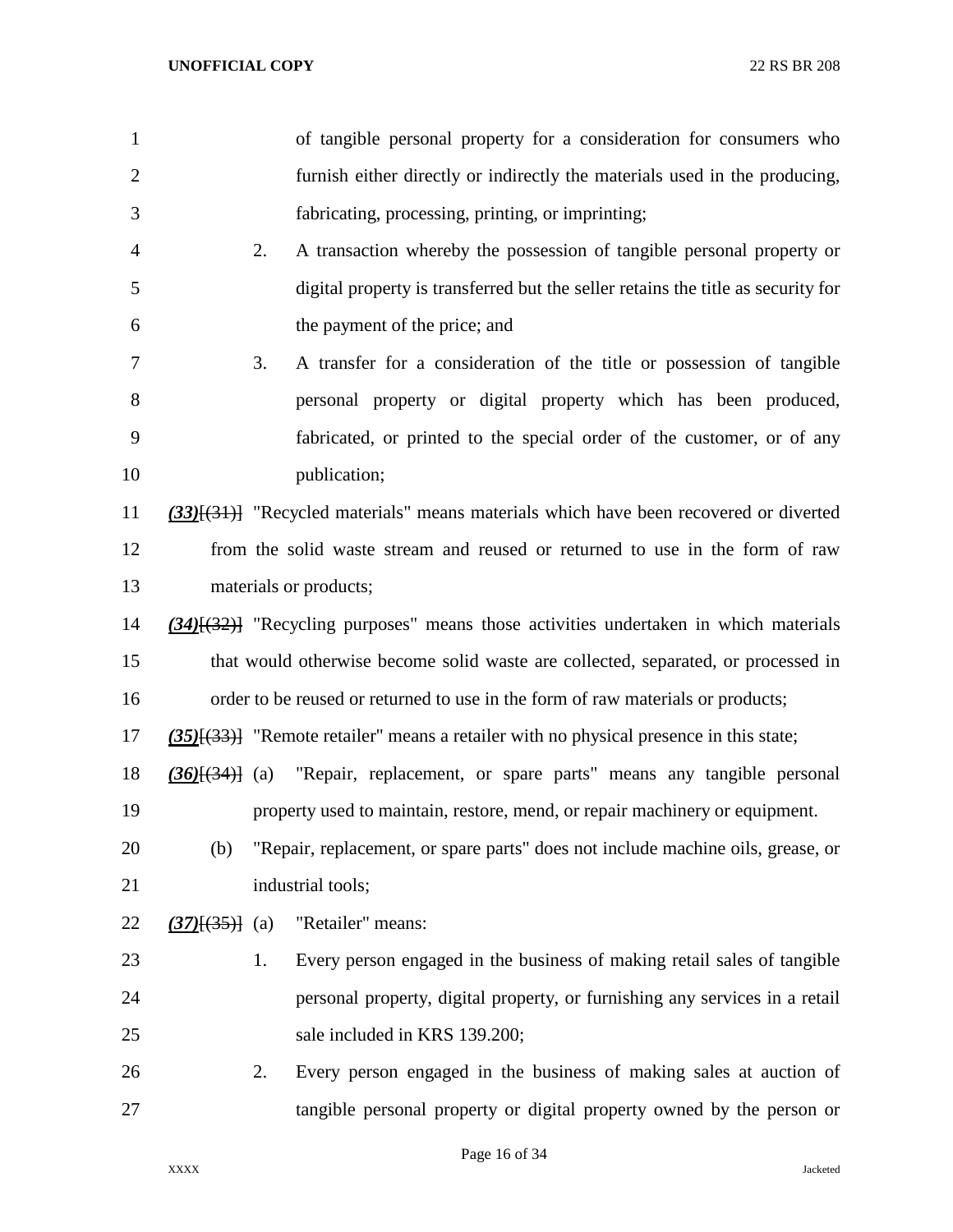| $\mathbf{1}$   |     | others for storage, use or other consumption, except as provided in                     |
|----------------|-----|-----------------------------------------------------------------------------------------|
| $\overline{2}$ |     | paragraph (c) of this subsection;                                                       |
| 3              |     | 3.<br>Every person making more than two (2) retail sales of tangible personal           |
| $\overline{4}$ |     | property, digital property, or services included in KRS 139.200 during                  |
| 5              |     | any twelve (12) month period, including sales made in the capacity of                   |
| 6              |     | assignee for the benefit of creditors, or receiver or trustee in bankruptcy;            |
| 7              |     | Any person conducting a race meeting under the provision of KRS<br>4.                   |
| 8              |     | Chapter 230, with respect to horses which are claimed during the                        |
| 9              |     | meeting.                                                                                |
| 10             | (b) | When the department determines that it is necessary for the efficient                   |
| 11             |     | administration of this chapter to regard any salesmen, representatives,                 |
| 12             |     | peddlers, or canvassers as the agents of the dealers, distributors, supervisors or      |
| 13             |     | employers under whom they operate or from whom they obtain the tangible                 |
| 14             |     | personal property, digital property, or services sold by them, irrespective of          |
| 15             |     | whether they are making sales on their own behalf or on behalf of the dealers,          |
| 16             |     | distributors, supervisors or employers, the department may so regard them and           |
| 17             |     | may regard the dealers, distributors, supervisors or employers as retailers for         |
| 18             |     | purposes of this chapter.                                                               |
| 19             | (c) | Any person making sales at a charitable auction for a qualifying entity<br>1.           |
| 20             |     | shall not be a retailer for purposes of the sales made at the charitable                |
| 21             |     | auction if:                                                                             |
| 22             |     | The qualifying entity, not the person making sales at the auction, is<br>a.             |
| 23             |     | sponsoring the auction;                                                                 |
| 24             |     | The purchaser of tangible personal property at the auction directly<br>b.               |
| 25             |     | pays the qualifying entity sponsoring the auction for the property                      |
| 26             |     | and not the person making the sales at the auction; and                                 |
| 27             |     | The qualifying entity, not the person making sales at the auction, is<br>$\mathbf{c}$ . |
|                |     |                                                                                         |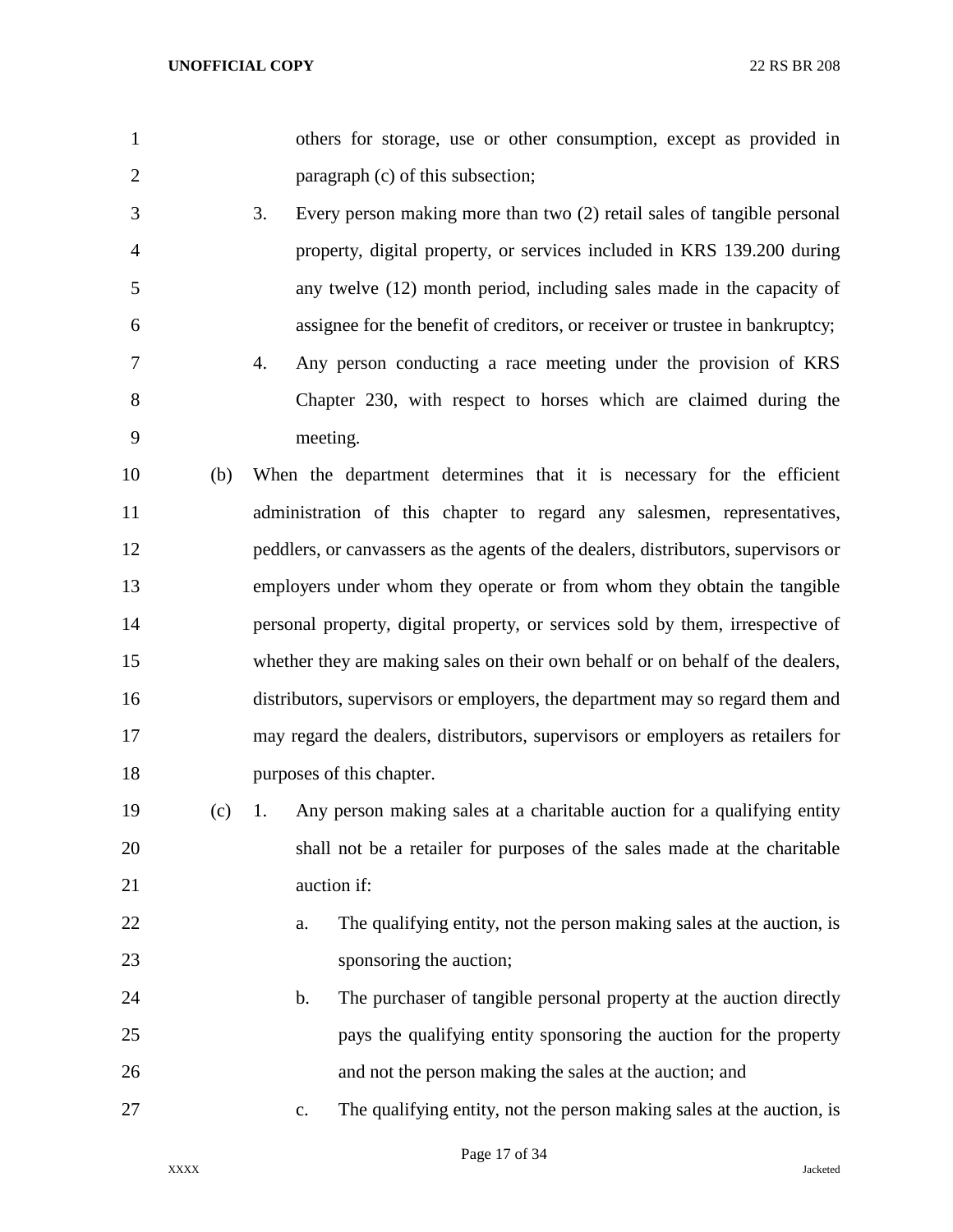| $\mathbf{1}$ |     |    | responsible for the collection, control, and disbursement of the                                          |
|--------------|-----|----|-----------------------------------------------------------------------------------------------------------|
| $\mathbf{2}$ |     |    | auction proceeds.                                                                                         |
| 3            |     | 2. | If the conditions set forth in subparagraph 1. of this paragraph are met,                                 |
| 4            |     |    | the qualifying entity sponsoring the auction shall be the retailer for                                    |
| 5            |     |    | purposes of the sales made at the charitable auction.                                                     |
| 6            |     | 3. | For purposes of this paragraph, "qualifying entity" means a resident:                                     |
| 7            |     |    | Church;<br>a.                                                                                             |
| 8            |     |    | School;<br>$\mathbf b$ .                                                                                  |
| 9            |     |    | Civic club; or<br>c.                                                                                      |
| 10           |     |    | d.<br>Any other nonprofit charitable, religious, or educational                                           |
| 11           |     |    | organization;                                                                                             |
| 12           |     |    | $(38)$ { $(36)$ } "Retail sale" means any sale, lease, or rental for any purpose other than resale,       |
| 13           |     |    | sublease, or subrent;                                                                                     |
| 14           |     |    | $(39)$ $\left(\frac{37}{1}\right)$ (a) "Ringtones" means digitized sound files that are downloaded onto a |
| 15           |     |    | device and that may be used to alert the customer with respect to a                                       |
| 16           |     |    | communication.                                                                                            |
| 17           | (b) |    | "Ringtones" shall not include ringback tones or other digital files that are not                          |
| 18           |     |    | stored on the purchaser's communications device;                                                          |
| 19           |     |    | $(40)$ $(38)$ $(3)$ "Sale" means:                                                                         |
| 20           |     | 1. | The furnishing of any services included in KRS 139.200;                                                   |
| 21           |     | 2. | Any transfer of title or possession, exchange, barter, lease, or rental,                                  |
| 22           |     |    | conditional or otherwise, in any manner or by any means whatsoever, of:                                   |
| 23           |     |    | Tangible personal property; or<br>a.                                                                      |
| 24           |     |    | Digital property transferred electronically;<br>b.                                                        |
| 25           |     |    | for a consideration.                                                                                      |
| 26           | (b) |    | "Sale" includes but is not limited to:                                                                    |
| 27           |     | 1. | The producing, fabricating, processing, printing, or imprinting of                                        |
|              |     |    |                                                                                                           |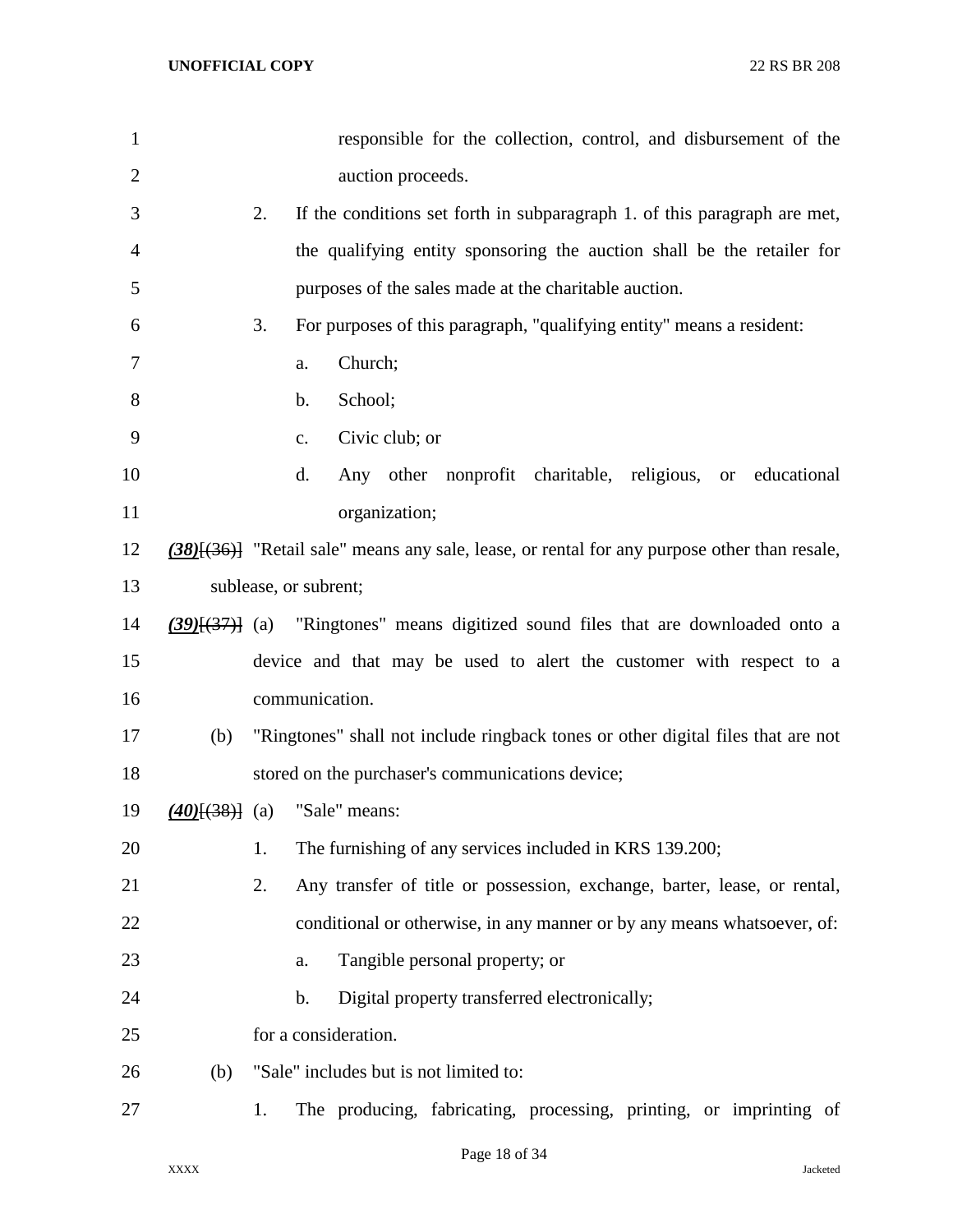| 1              |     | tangible personal property or digital property for a consideration for                               |
|----------------|-----|------------------------------------------------------------------------------------------------------|
| $\overline{2}$ |     | purchasers who furnish, either directly or indirectly, the materials used                            |
| 3              |     | in the producing, fabricating, processing, printing, or imprinting;                                  |
| $\overline{4}$ |     | 2.<br>A transaction whereby the possession of tangible personal property or                          |
| 5              |     | digital property is transferred, but the seller retains the title as security                        |
| 6              |     | for the payment of the price; and                                                                    |
| 7              |     | 3.<br>A transfer for a consideration of the title or possession of tangible                          |
| 8              |     | personal property or digital property which has been produced,                                       |
| 9              |     | fabricated, or printed to the special order of the purchaser.                                        |
| 10             | (c) | This definition shall apply regardless of the classification of a transaction                        |
| 11             |     | under generally accepted accounting principles, the Internal Revenue Code, or                        |
| 12             |     | other provisions of federal, state, or local law;                                                    |
| 13             |     | $(41)$ $(39)$ ] "Seller" includes every person engaged in the business of selling tangible           |
| 14             |     | personal property, digital property, or services of a kind, the gross receipts from the              |
| 15             |     | retail sale of which are required to be included in the measure of the sales tax, and                |
| 16             |     | every person engaged in making sales for resale;                                                     |
| 17             |     | $(42)$ $(40)$ $(40)$ $(3)$ "Storage" includes any keeping or retention in this state for any purpose |
| 18             |     | except sale in the regular course of business or subsequent use solely outside                       |
| 19             |     | this state of tangible personal property or digital property purchased from a                        |
| 20             |     | retailer.                                                                                            |
| 21             | (b) | "Storage" does not include the keeping, retaining, or exercising any right or                        |
| 22             |     | power over tangible personal property for the purpose of subsequently                                |
| 23             |     | transporting it outside the state for use thereafter solely outside the state, or for                |
| 24             |     | the purpose of being processed, fabricated, or manufactured into, attached to,                       |
| 25             |     | or incorporated into, other tangible personal property to be transported outside                     |
| 26             |     | the state and thereafter used solely outside the state;                                              |
| 27             |     | (43)[(41)] "Tangible personal property" means personal property which may be seen,                   |

Page 19 of 34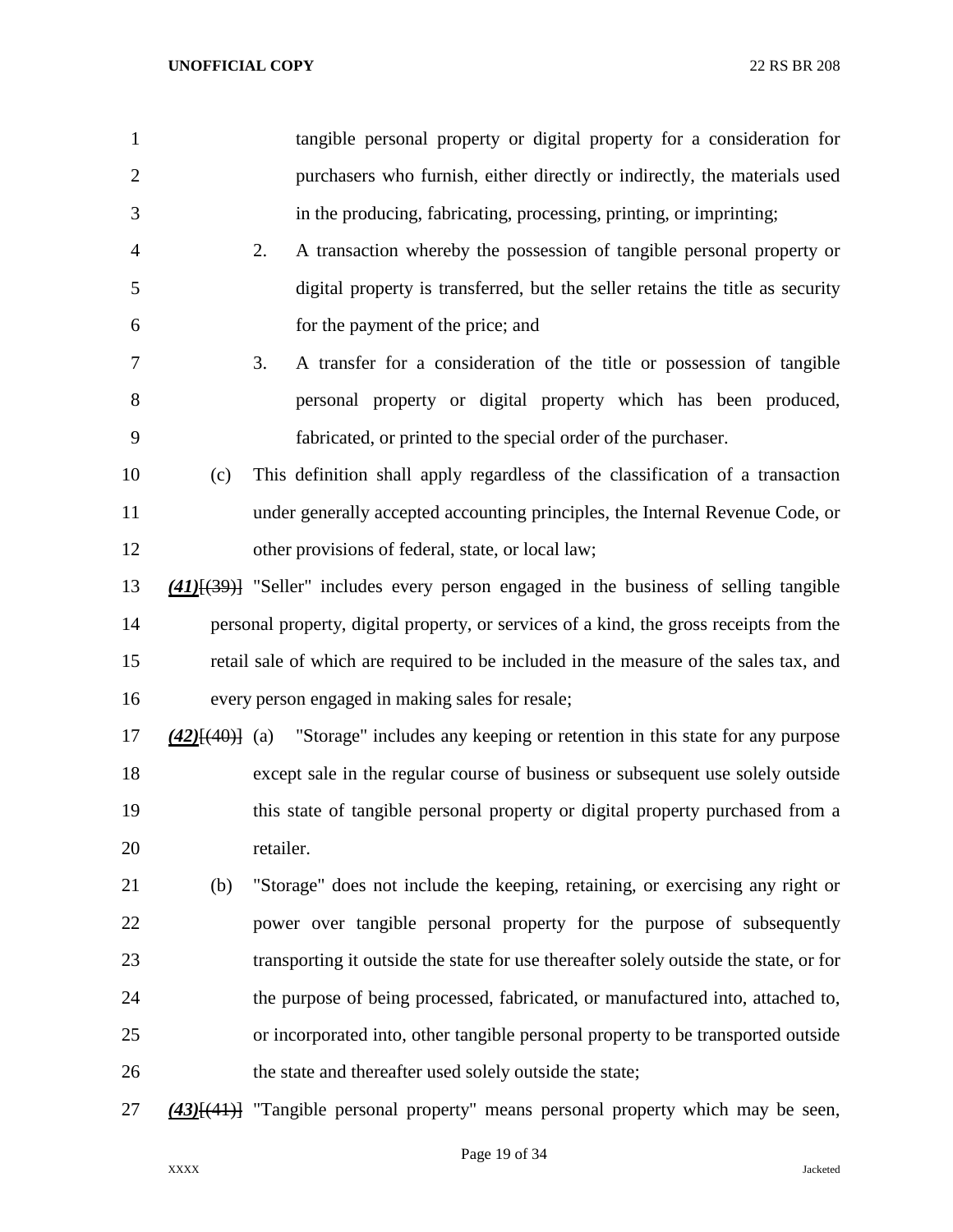| $\mathbf{1}$   |     |    | weighed, measured, felt, or touched, or which is in any other manner perceptible to             |
|----------------|-----|----|-------------------------------------------------------------------------------------------------|
| $\overline{2}$ |     |    | the senses and includes natural, artificial, and mixed gas, electricity, water, steam,          |
| 3              |     |    | and prewritten computer software;                                                               |
| 4              |     |    | $(44)$ [ $(42)$ ] "Taxpayer" means any person liable for tax under this chapter;                |
| 5              |     |    | $(45)$ [ $(43)$ ] "Transferred electronically" means accessed or obtained by the purchaser by   |
| 6              |     |    | means other than tangible storage media; and                                                    |
| 7              |     |    | $(46)$ [ $(44)$ ] (a) "Use" includes the exercise of:                                           |
| 8              |     | 1. | Any right or power over tangible personal property or digital property                          |
| 9              |     |    | incident to the ownership of that property, or by any transaction in which                      |
| 10             |     |    | possession is given, or by any transaction involving digital property                           |
| 11             |     |    | where the right of access is granted; or                                                        |
| 12             |     | 2. | Any right or power to benefit from extended warranty services.                                  |
| 13             | (b) |    | "Use" does not include the keeping, retaining, or exercising any right or power                 |
| 14             |     |    | over tangible personal property or digital property for the purpose of:                         |
| 15             |     | 1. | Selling tangible personal property or digital property in the regular                           |
| 16             |     |    | course of business; or                                                                          |
| 17             |     | 2. | Subsequently transporting tangible personal property outside the state                          |
| 18             |     |    | for use thereafter solely outside the state, or for the purpose of being                        |
| 19             |     |    | processed, fabricated, or manufactured into, attached to, or incorporated                       |
| 20             |     |    | into, other tangible personal property to be transported outside the state                      |
| 21             |     |    | and thereafter used solely outside the state.                                                   |
| 22             |     |    | Section 2. KRS 139.480 is amended to read as follows:                                           |
| 23             |     |    | Any other provision of this chapter to the contrary notwithstanding, the terms "sale at         |
| 24             |     |    | retail," "retail sale," "use," "storage," and "consumption," as used in this chapter, shall not |
| 25             |     |    | include the sale, use, storage, or other consumption of:                                        |
| 26             | (1) |    | Locomotives or rolling stock, including materials for the construction, repair, or              |
| 27             |     |    | modification thereof, or fuel or supplies for the direct operation of locomotives and           |

Page 20 of 34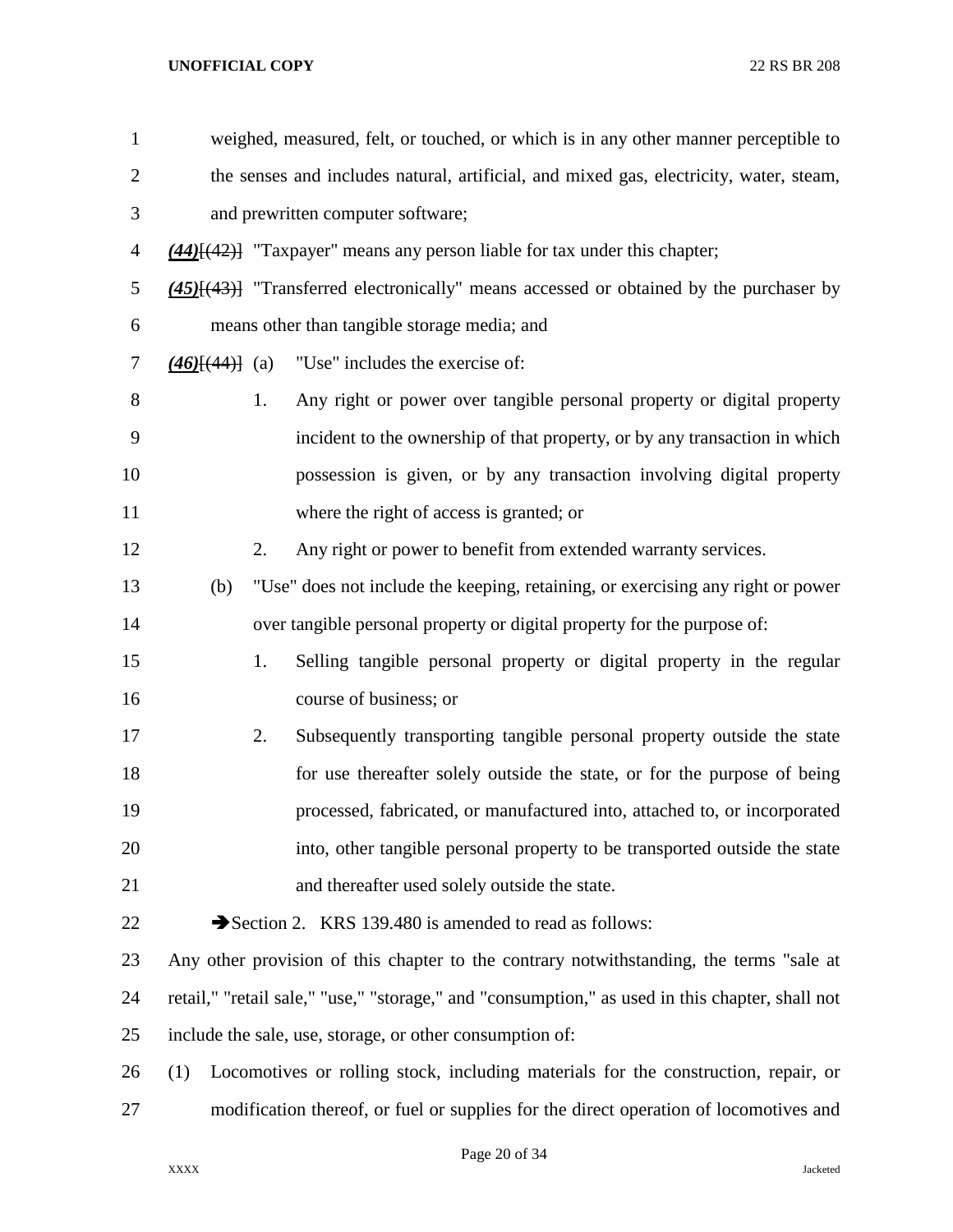- 1 trains, used or to be used in interstate commerce;
- (2) Coal for the manufacture of electricity;
- (3) (a) All energy or energy-producing fuels used in the course of manufacturing, processing, mining, or refining and any related distribution, transmission, and transportation services for this energy that are billed to the user, to the extent that the cost of the energy or energy-producing fuels used, and related distribution, transmission, and transportation services for this energy that are billed to the user exceed three percent (3%) of the cost of production.
- (b) Cost of production shall be computed on the basis of a plant facility, which shall include all operations within the continuous, unbroken, integrated manufacturing or industrial processing process that ends with a product packaged and ready for sale.
- (c) A person who performs a manufacturing or industrial processing activity for a fee and does not take ownership of the tangible personal property that is incorporated into, or becomes the product of, the manufacturing or industrial processing activity is a toller. For periods on or after July 1, 2018, the costs of the tangible personal property shall be excluded from the toller's cost of production at a plant facility with tolling operations in place as of July 1, 2018.
- (d) For plant facilities that begin tolling operations after July 1, 2018, the costs of tangible personal property shall be excluded from the toller's cost of production if the toller:
- 1. Maintains a binding contract for periods after July 1, 2018, that governs the terms, conditions, and responsibilities with a separate legal entity, which holds title to the tangible personal property that is incorporated into, or becomes the product of, the manufacturing or industrial processing activity;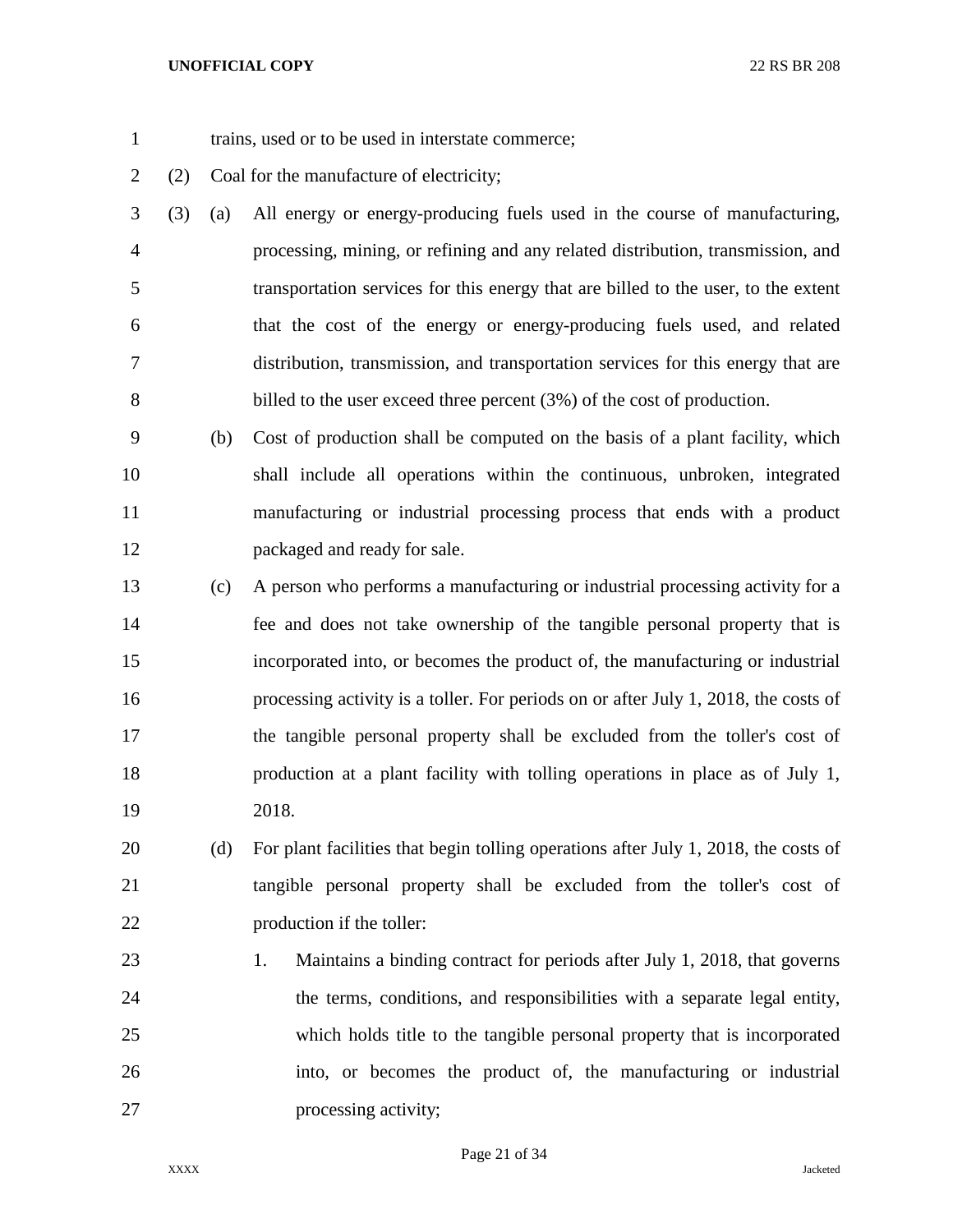- 2. Maintains accounting records that show the expenses it incurs to fulfill the binding contract that include but are not limited to energy or energy- producing fuels, materials, labor, procurement, depreciation, maintenance, taxes, administration, and office expenses; 3. Maintains separate payroll, bank accounts, tax returns, and other records that demonstrate its independent operations in the performance of its tolling responsibilities; 4. Demonstrates one (1) or more substantial business purposes for the tolling operations germane to the overall manufacturing, industrial
- processing activities, or corporate structure at the plant facility. A business purpose is a purpose other than the reduction of sales tax 12 liability for the purchases of energy and energy-producing fuels; and
- 5. Provides information to the department upon request that documents fulfillment of the requirements in subparagraphs 1. to 4. of this paragraph and gives an overview of its tolling operations with an explanation of how the tolling operations relate and connect with all other manufacturing or industrial processing activities occurring at the **plant** facility.
- (4) Livestock of a kind the products of which ordinarily constitute food for human consumption, provided the sales are made for breeding or dairy purposes and by or to a person regularly engaged in the business of farming;
- (5) Poultry for use in breeding or egg production;
- (6) Farm work stock for use in farming operations;

 (7) Seeds, the products of which ordinarily constitute food for human consumption or are to be sold in the regular course of business, and commercial fertilizer to be applied on land, the products from which are to be used for food for human consumption or are to be sold in the regular course of business; provided such sales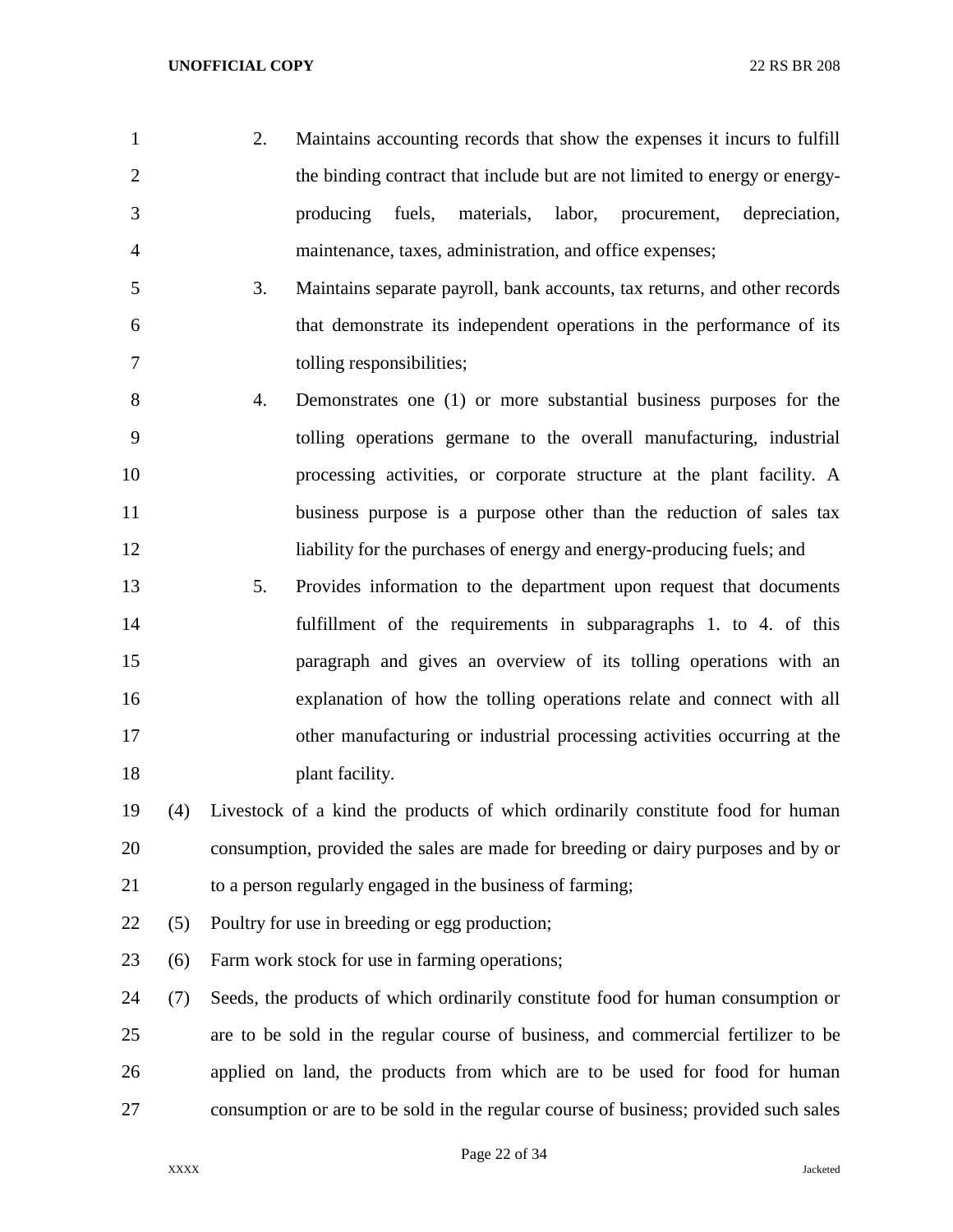| $\mathbf{1}$   |      |     | are made to farmers who are regularly engaged in the occupation of tilling and       |  |  |  |
|----------------|------|-----|--------------------------------------------------------------------------------------|--|--|--|
| $\overline{2}$ |      |     | cultivating the soil for the production of crops as a business, or who are regularly |  |  |  |
| 3              |      |     | engaged in the occupation of raising and feeding livestock or poultry or producing   |  |  |  |
| 4              |      |     | milk for sale; and provided further that tangible personal property so sold is to be |  |  |  |
| 5              |      |     | used only by those persons designated above who are so purchasing;                   |  |  |  |
| 6              | (8)  |     | Insecticides, fungicides, herbicides, rodenticides, and other farm chemicals to be   |  |  |  |
| $\tau$         |      |     | used in the production of crops as a business, or in the raising and feeding of      |  |  |  |
| 8              |      |     | livestock or poultry, the products of which ordinarily constitute food for human     |  |  |  |
| 9              |      |     | consumption;                                                                         |  |  |  |
| 10             | (9)  |     | Feed, including pre-mixes and feed additives, for livestock or poultry of a kind the |  |  |  |
| 11             |      |     | products of which ordinarily constitute food for human consumption;                  |  |  |  |
| 12             | (10) |     | Machinery for new and expanded industry;                                             |  |  |  |
| 13             |      |     | (11) Farm machinery. As used in this section, the term "farm machinery":             |  |  |  |
| 14             |      | (a) | Means machinery used exclusively and directly in the occupation of:                  |  |  |  |
| 15             |      |     | Tilling the soil for the production of crops as a business;<br>1.                    |  |  |  |
| 16             |      |     | Raising and feeding livestock or poultry for sale; or<br>2.                          |  |  |  |
| 17             |      |     | 3.<br>Producing milk for sale;                                                       |  |  |  |
| 18             |      | (b) | Includes machinery, attachments, and replacements therefor, repair parts, and        |  |  |  |
| 19             |      |     | replacement parts which are used or manufactured for use on, or in the               |  |  |  |
| 20             |      |     | operation of farm machinery and which are necessary to the operation of the          |  |  |  |
| 21             |      |     | machinery, and are customarily so used, including but not limited to combine         |  |  |  |
| 22             |      |     | header wagons, combine header trailers, or any other implements specifically         |  |  |  |
| 23             |      |     | designed and used to move or transport a combine head; and                           |  |  |  |
| 24             |      | (c) | Does not include:                                                                    |  |  |  |
| 25             |      |     | Automobiles;<br>1.                                                                   |  |  |  |
| 26             |      |     | 2.<br>Trucks;                                                                        |  |  |  |
| 27             |      |     | 3.<br>Trailers, except combine header trailers; or                                   |  |  |  |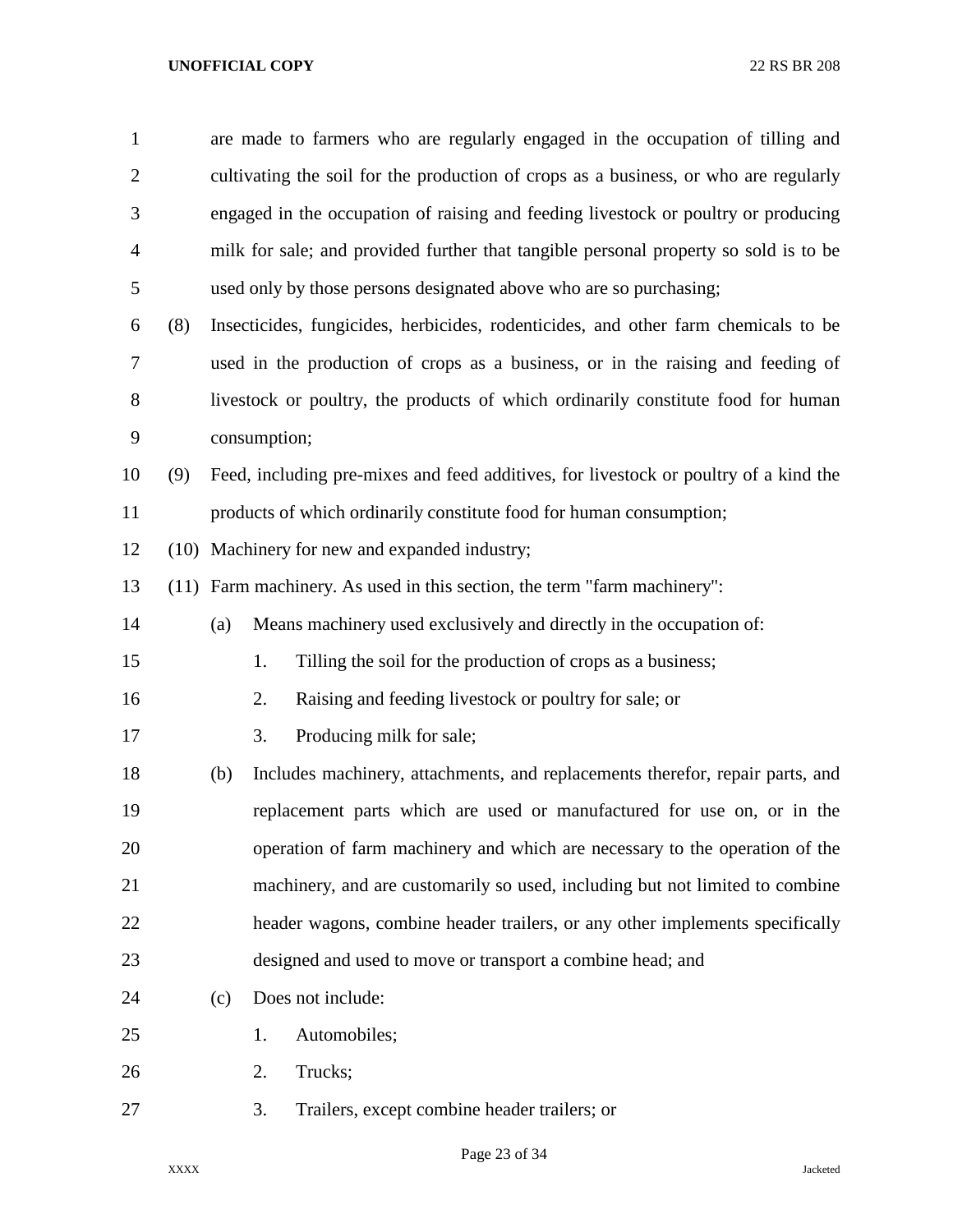- 
- 4. Truck-trailer combinations;

(12) Tombstones and other memorial grave markers;

 (13) On-farm facilities used exclusively for grain or soybean storing, drying, processing, or handling. The exemption applies to the equipment, machinery, attachments, repair and replacement parts, and any materials incorporated into the construction, renovation, or repair of the facilities;

 (14) On-farm facilities used exclusively for raising poultry or livestock. The exemption shall apply to the equipment, machinery, attachments, repair and replacement parts, and any materials incorporated into the construction, renovation, or repair of the facilities. The exemption shall apply but not be limited to vent board equipment, waterer and feeding systems, brooding systems, ventilation systems, alarm systems, and curtain systems. In addition, the exemption shall apply whether or not the seller is under contract to deliver, assemble, and incorporate into real estate the equipment, machinery, attachments, repair and replacement parts, and any materials incorporated into the construction, renovation, or repair of the facilities;

- (15) Gasoline, special fuels, liquefied petroleum gas, and natural gas used exclusively and directly to:
- (a) Operate farm machinery as defined in subsection (11) of this section;
- (b) Operate on-farm grain or soybean drying facilities as defined in subsection 20 (13) of this section;
- (c) Operate on-farm poultry or livestock facilities defined in subsection (14) of 22 this section;
- (d) Operate on-farm ratite facilities defined in subsection (23) of this section;
- (e) Operate on-farm llama or alpaca facilities as defined in subsection (25) of this section; or
- 26 (f) Operate on-farm dairy facilities;
- (16) Textbooks, including related workbooks and other course materials, purchased for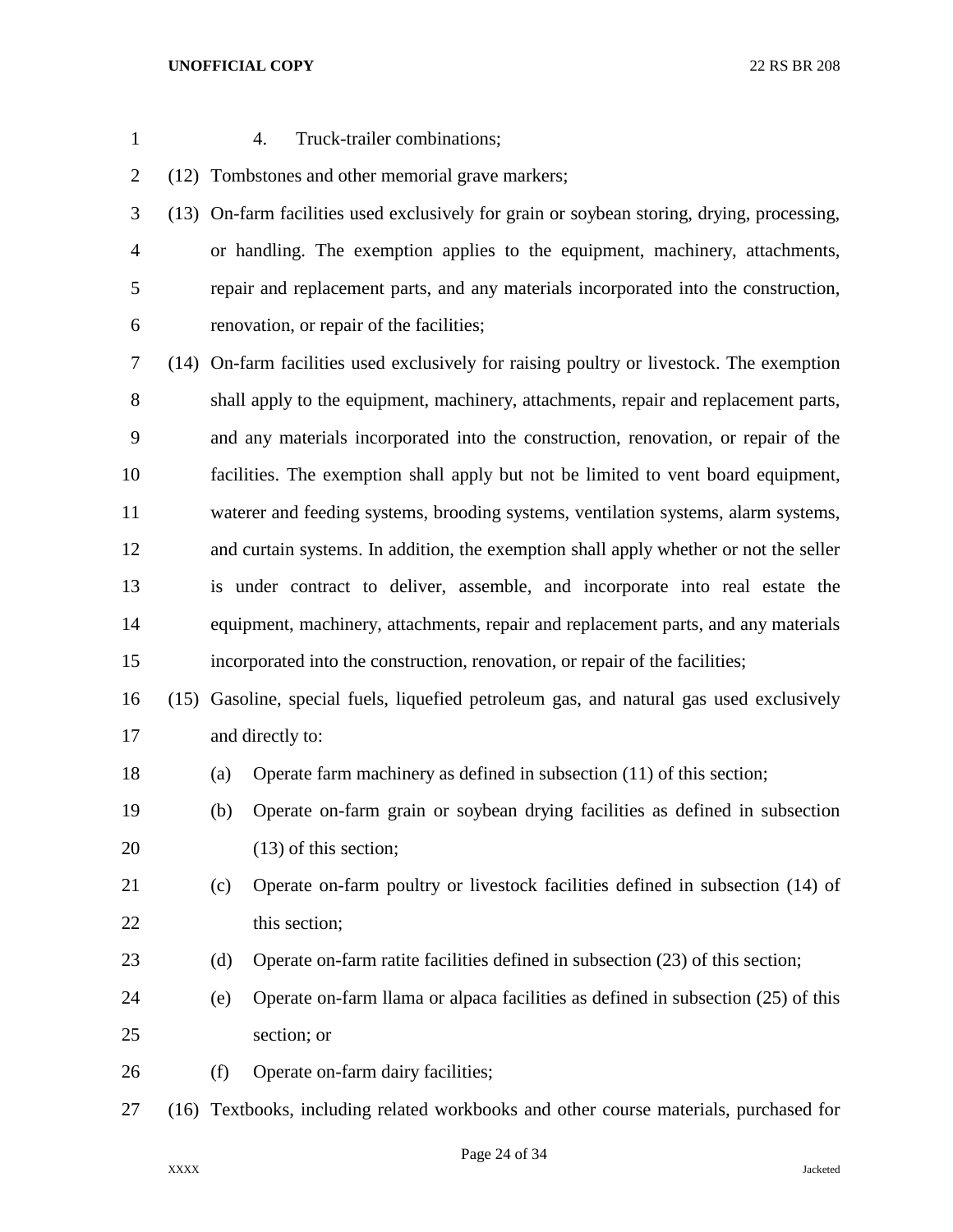| $\mathbf{1}$   |            |       |                                                                                         | use in a course of study conducted by an institution which qualifies as a nonprofit        |  |  |
|----------------|------------|-------|-----------------------------------------------------------------------------------------|--------------------------------------------------------------------------------------------|--|--|
| $\overline{2}$ |            |       | educational institution under KRS 139.495. The term "course materials" means only       |                                                                                            |  |  |
| 3              |            |       | those items specifically required of all students for a particular course but shall not |                                                                                            |  |  |
| $\overline{4}$ |            |       |                                                                                         | include notebooks, paper, pencils, calculators, tape recorders, or similar student         |  |  |
| 5              |            | aids; |                                                                                         |                                                                                            |  |  |
| 6              |            |       |                                                                                         | (17) Any property which has been certified as an alcohol production facility as defined in |  |  |
| 7              |            |       | KRS 247.910;                                                                            |                                                                                            |  |  |
| 8              |            |       |                                                                                         | (18) Aircraft, repair and replacement parts therefor, and supplies, except fuel, for the   |  |  |
| 9              |            |       |                                                                                         | direct operation of aircraft in interstate commerce and used exclusively for the           |  |  |
| 10             |            |       |                                                                                         | conveyance of property or passengers for hire. Nominal intrastate use shall not            |  |  |
| 11             |            |       |                                                                                         | subject the property to the taxes imposed by this chapter;                                 |  |  |
| 12             |            |       |                                                                                         | (19) Any property which has been certified as a fluidized bed energy production facility   |  |  |
| 13             |            |       |                                                                                         | as defined in KRS 211.390;                                                                 |  |  |
| 14             | $(20)$ (a) |       | 1.                                                                                      | Any property to be incorporated into the construction, rebuilding,                         |  |  |
| 15             |            |       |                                                                                         | modification, or expansion of a blast furnace or any of its components or                  |  |  |
| 16             |            |       |                                                                                         | appurtenant equipment or structures as part of an approved supplemental                    |  |  |
| 17             |            |       |                                                                                         | project, as defined by KRS 154.26-010; and                                                 |  |  |
| 18             |            |       | 2.                                                                                      | Materials, supplies, and repair or replacement parts purchased for use in                  |  |  |
| 19             |            |       |                                                                                         | the operation and maintenance of a blast furnace and related carbon                        |  |  |
| 20             |            |       |                                                                                         | steel-making operations as part of an approved supplemental project, as                    |  |  |
| 21             |            |       |                                                                                         | defined by KRS 154.26-010.                                                                 |  |  |
| 22             |            | (b)   |                                                                                         | The exemptions provided in this subsection shall be effective for sales made:              |  |  |
| 23             |            |       | 1.                                                                                      | On and after July 1, 2018; and                                                             |  |  |
| 24             |            |       | 2.                                                                                      | During the term of a supplemental project agreement entered into                           |  |  |
| 25             |            |       |                                                                                         | pursuant to KRS 154.26-090;                                                                |  |  |
| 26             |            |       |                                                                                         | (21) Beginning on October 1, 1986, food or food products purchased for human               |  |  |
| 27             |            |       |                                                                                         | consumption with food coupons issued by the United States Department of                    |  |  |

Page 25 of 34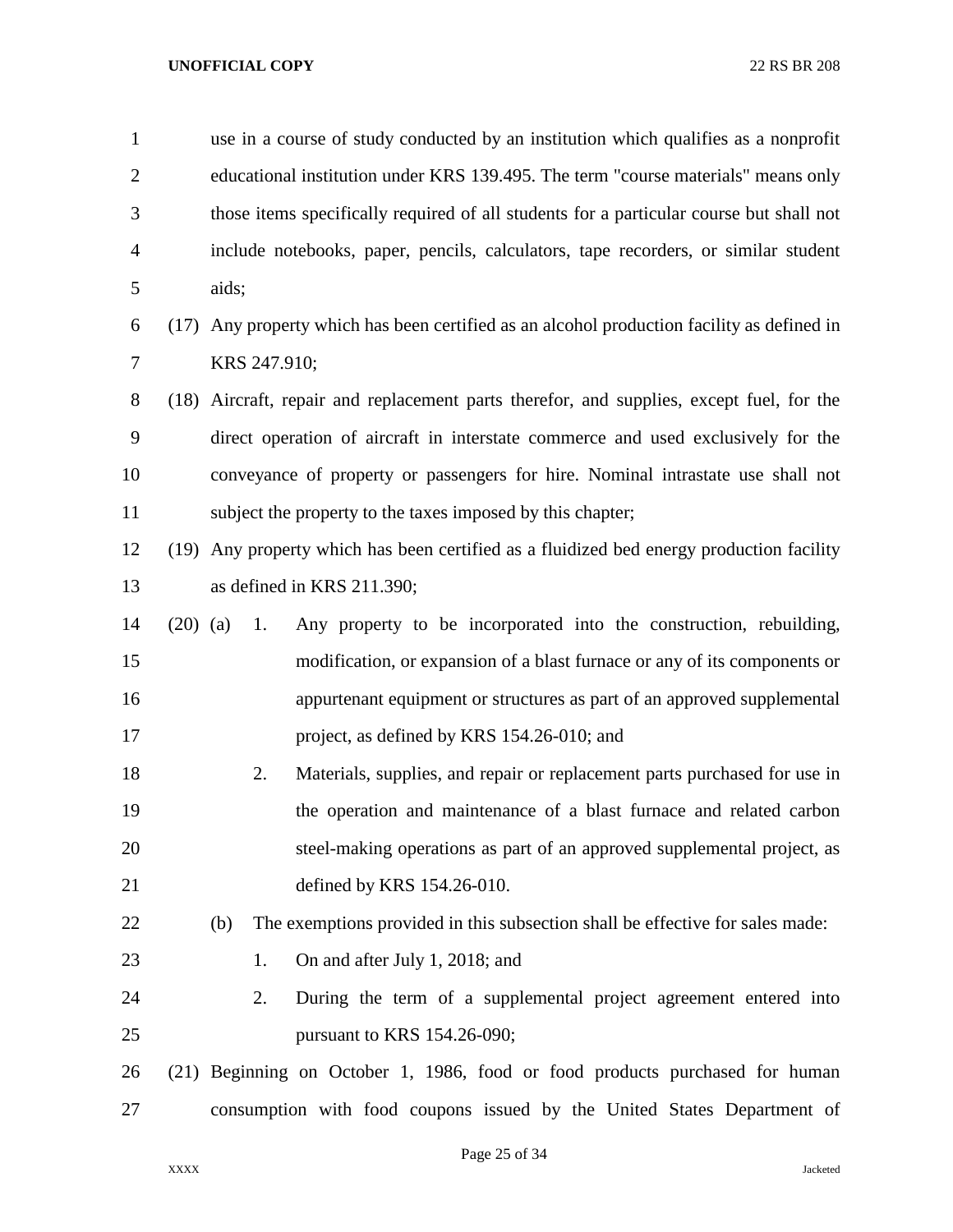Agriculture pursuant to the Food Stamp Act of 1977, as amended, and required to be exempted by the Food Security Act of 1985 in order for the Commonwealth to continue participation in the federal food stamp program; (22) Machinery or equipment purchased or leased by a business, industry, or organization in order to collect, source separate, compress, bale, shred, or otherwise handle waste materials if the machinery or equipment is primarily used for recycling purposes; (23) Ratite birds and eggs to be used in an agricultural pursuit for the breeding and production of ratite birds, feathers, hides, breeding stock, eggs, meat, and ratite by- products, and the following items used in this agricultural pursuit: (a) Feed and feed additives; (b) Insecticides, fungicides, herbicides, rodenticides, and other farm chemicals; (c) On-farm facilities, including equipment, machinery, attachments, repair and replacement parts, and any materials incorporated into the construction, renovation, or repair of the facilities. The exemption shall apply to incubation systems, egg processing equipment, waterer and feeding systems, brooding systems, ventilation systems, alarm systems, and curtain systems. In addition, the exemption shall apply whether or not the seller is under contract to deliver, assemble, and incorporate into real estate the equipment, machinery, attachments, repair and replacement parts, and any materials incorporated into 21 the construction, renovation, or repair of the facilities; (24) Embryos and semen that are used in the reproduction of livestock, if the products of these embryos and semen ordinarily constitute food for human consumption, and if the sale is made to a person engaged in the business of farming; (25) Llamas and alpacas to be used as beasts of burden or in an agricultural pursuit for the breeding and production of hides, breeding stock, fiber and wool products, meat, and llama and alpaca by-products, and the following items used in this pursuit:

Page 26 of 34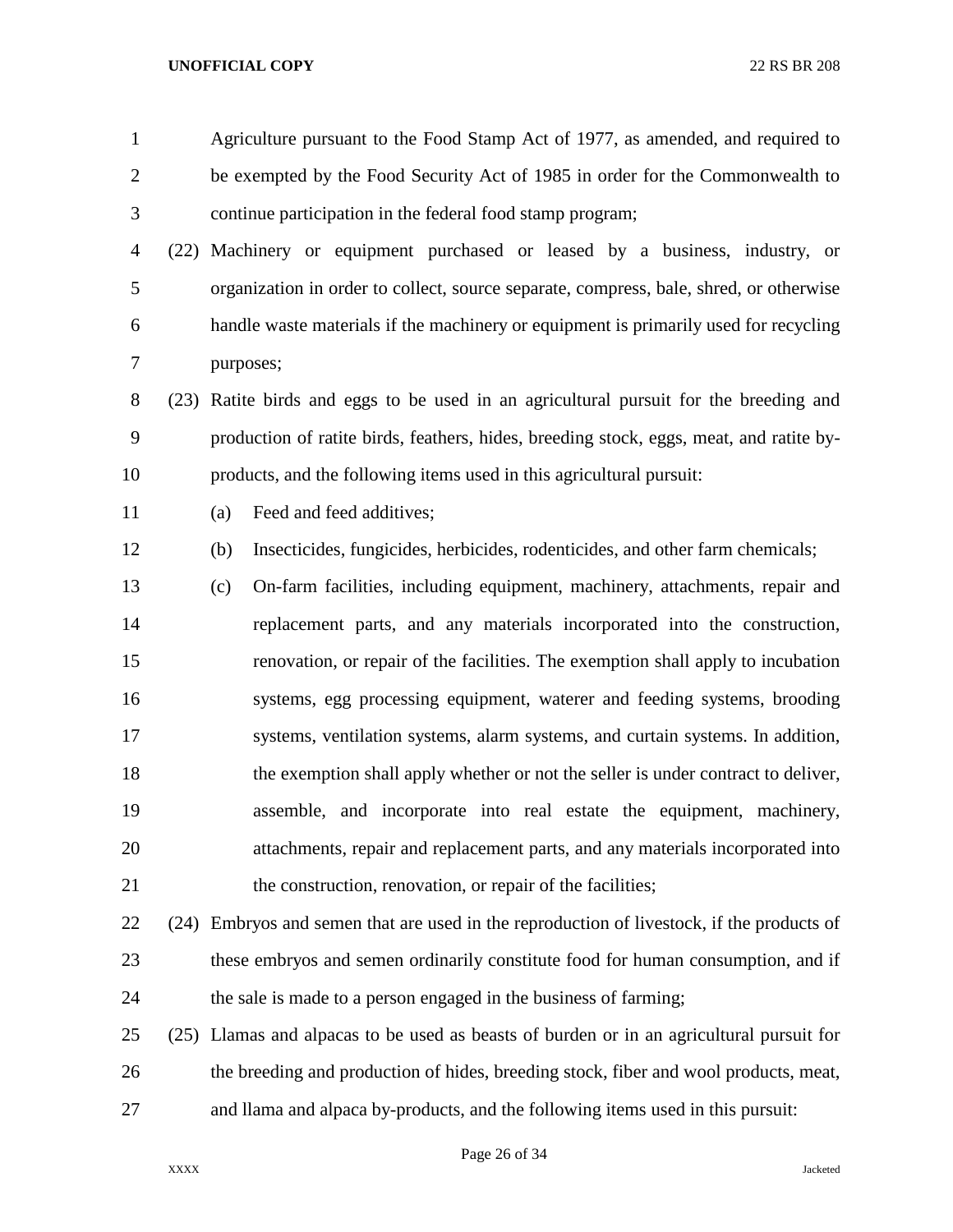- (a) Feed and feed additives;
- (b) Insecticides, fungicides, herbicides, rodenticides, and other farm chemicals; and
- (c) On-farm facilities, including equipment, machinery, attachments, repair and replacement parts, and any materials incorporated into the construction, renovation, or repair of the facilities. The exemption shall apply to waterer and feeding systems, ventilation systems, and alarm systems. In addition, the exemption shall apply whether or not the seller is under contract to deliver, assemble, and incorporate into real estate the equipment, machinery, attachments, repair and replacement parts, and any materials incorporated into 11 the construction, renovation, or repair of the facilities;
- (26) Baling twine and baling wire for the baling of hay and straw;
- (27) Water sold to a person regularly engaged in the business of farming and used in the:
- (a) Production of crops;
- (b) Production of milk for sale; or
- (c) Raising and feeding of:
- 1. Livestock or poultry, the products of which ordinarily constitute food for 18 human consumption; or
- 2. Ratites, llamas, alpacas, buffalo, cervids or aquatic organisms;
- (28) Buffalos to be used as beasts of burden or in an agricultural pursuit for the production of hides, breeding stock, meat, and buffalo by-products, and the following items used in this pursuit:
- 23 (a) Feed and feed additives:
- (b) Insecticides, fungicides, herbicides, rodenticides, and other farm chemicals;
- (c) On-farm facilities, including equipment, machinery, attachments, repair and replacement parts, and any materials incorporated into the construction, renovation, or repair of the facilities. The exemption shall apply to waterer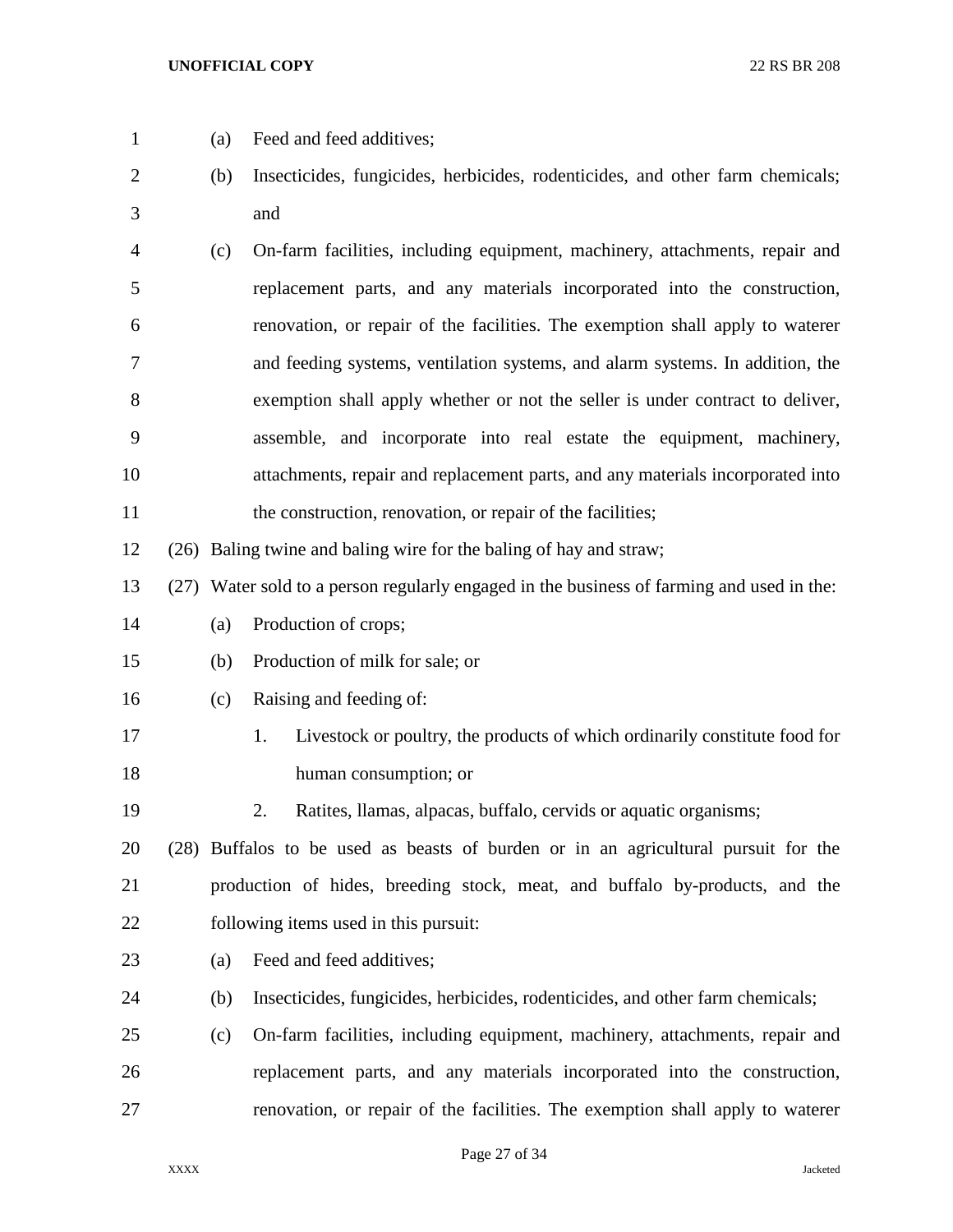| $\mathbf{1}$   |     | and feeding systems, ventilation systems, and alarm systems. In addition, the          |
|----------------|-----|----------------------------------------------------------------------------------------|
| $\overline{2}$ |     | exemption shall apply whether or not the seller is under contract to deliver,          |
| 3              |     | assemble, and incorporate into real estate the equipment, machinery,                   |
| $\overline{4}$ |     | attachments, repair and replacement parts, and any materials incorporated into         |
| 5              |     | the construction, renovation, or repair of the facilities;                             |
| 6              |     | (29) Aquatic organisms sold directly to or raised by a person regularly engaged in the |
| 7              |     | business of producing products of aquaculture, as defined in KRS 260.960, for sale,    |
| 8              |     | and the following items used in this pursuit:                                          |
| 9              | (a) | Feed and feed additives;                                                               |
| 10             | (b) | Water;                                                                                 |
| 11             | (c) | Insecticides, fungicides, herbicides, rodenticides, and other farm chemicals;          |
| 12             |     | and                                                                                    |
| 13             | (d) | On-farm facilities, including equipment, machinery, attachments, repair and            |
| 14             |     | replacement parts, and any materials incorporated into the construction,               |
| 15             |     | renovation, or repair of the facilities and, any gasoline, special fuels, liquefied    |
| 16             |     | petroleum gas, or natural gas used to operate the facilities. The exemption            |
| 17             |     | shall apply, but not be limited to: waterer and feeding systems; ventilation,          |
| 18             |     | aeration, and heating systems; processing and storage systems; production              |
| 19             |     | systems such as ponds, tanks, and raceways; harvest and transport equipment            |
| 20             |     | and systems; and alarm systems. In addition, the exemption shall apply                 |
| 21             |     | whether or not the seller is under contract to deliver, assemble, and                  |
| 22             |     | incorporate into real estate the equipment, machinery, attachments, repair and         |
| 23             |     | replacement parts, and any materials incorporated into the construction,               |
| 24             |     | renovation, or repair of the facilities;                                               |
|                |     |                                                                                        |

 (30) Members of the genus cervidae permitted by KRS Chapter 150 that are used for the production of hides, breeding stock, meat, and cervid by-products, and the following items used in this pursuit:

Page 28 of 34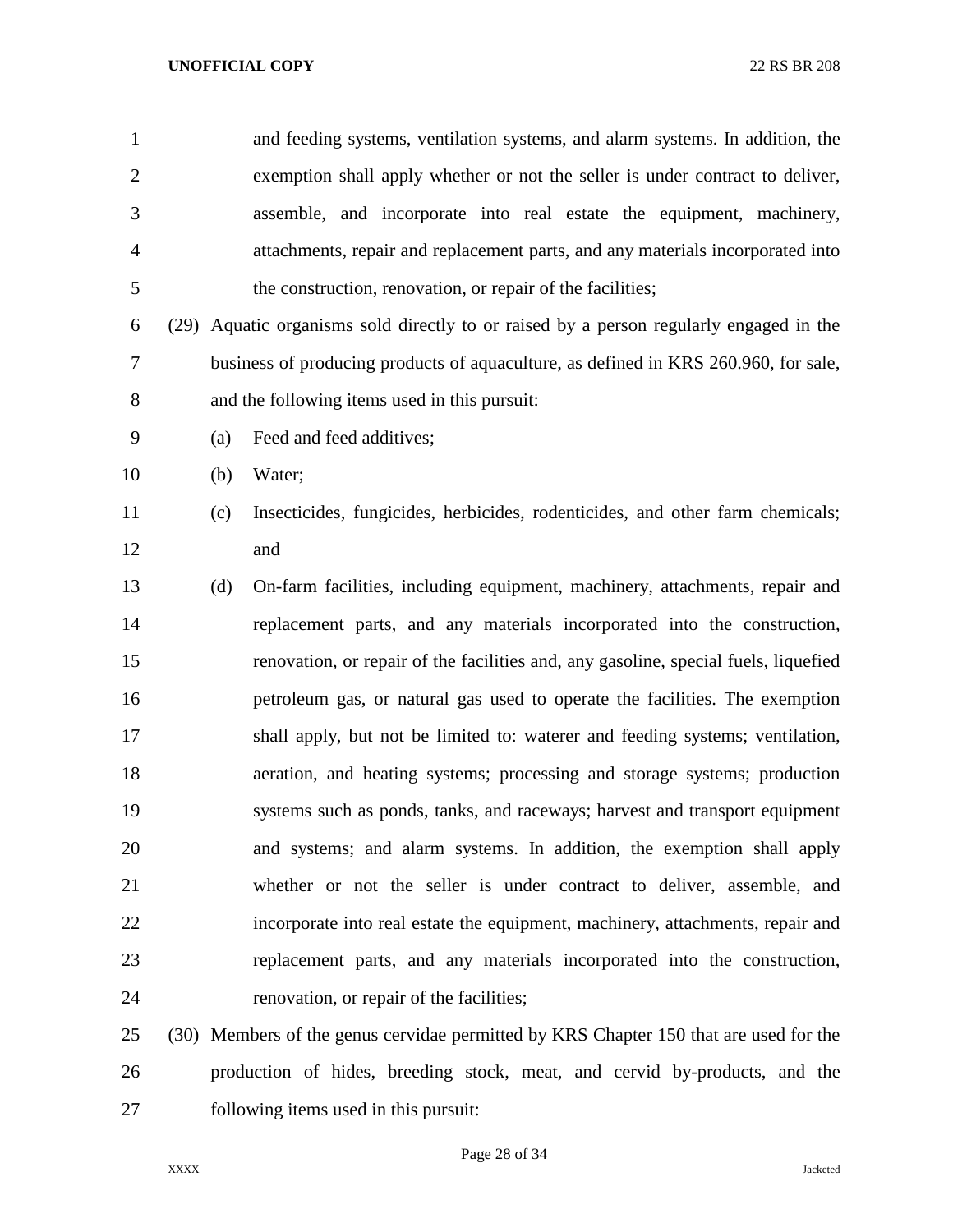- (a) Feed and feed additives;
- (b) Insecticides, fungicides, herbicides, rodenticides, and other chemicals; and
- (c) On-site facilities, including equipment, machinery, attachments, repair and replacement parts, and any materials incorporated into the construction, renovation, or repair of the facilities. In addition, the exemption shall apply whether or not the seller is under contract to deliver, assemble, and incorporate into real estate the equipment, machinery, attachments, repair and replacement parts, and any materials incorporated into the construction, renovation, or repair of the facilities;
- (31) (a) Repair or replacement parts for the direct operation or maintenance of a motor vehicle, including any towed unit, used exclusively in interstate commerce for the conveyance of property or passengers for hire, provided the motor vehicle is licensed for use on the highway and its declared gross vehicle weight with any towed unit is forty-four thousand and one (44,001) pounds or greater. Nominal intrastate use shall not subject the property to the taxes imposed by 16 this chapter;
- (b) Repair or replacement parts for the direct operation and maintenance of a motor vehicle operating under a charter bus certificate issued by the Transportation Cabinet under KRS Chapter 281, or under similar authority granted by the United States Department of Transportation; and
- (c) For the purposes of this subsection, "repair or replacement parts" means tires, brakes, engines, transmissions, drive trains, chassis, body parts, and their components. "Repair or replacement parts" shall not include fuel, machine oils, hydraulic fluid, brake fluid, grease, supplies, or accessories not essential to the operation of the motor vehicle itself, except when sold as part of the assembled unit, such as cigarette lighters, radios, lighting fixtures not otherwise required by the manufacturer for operation of the vehicle, or tool or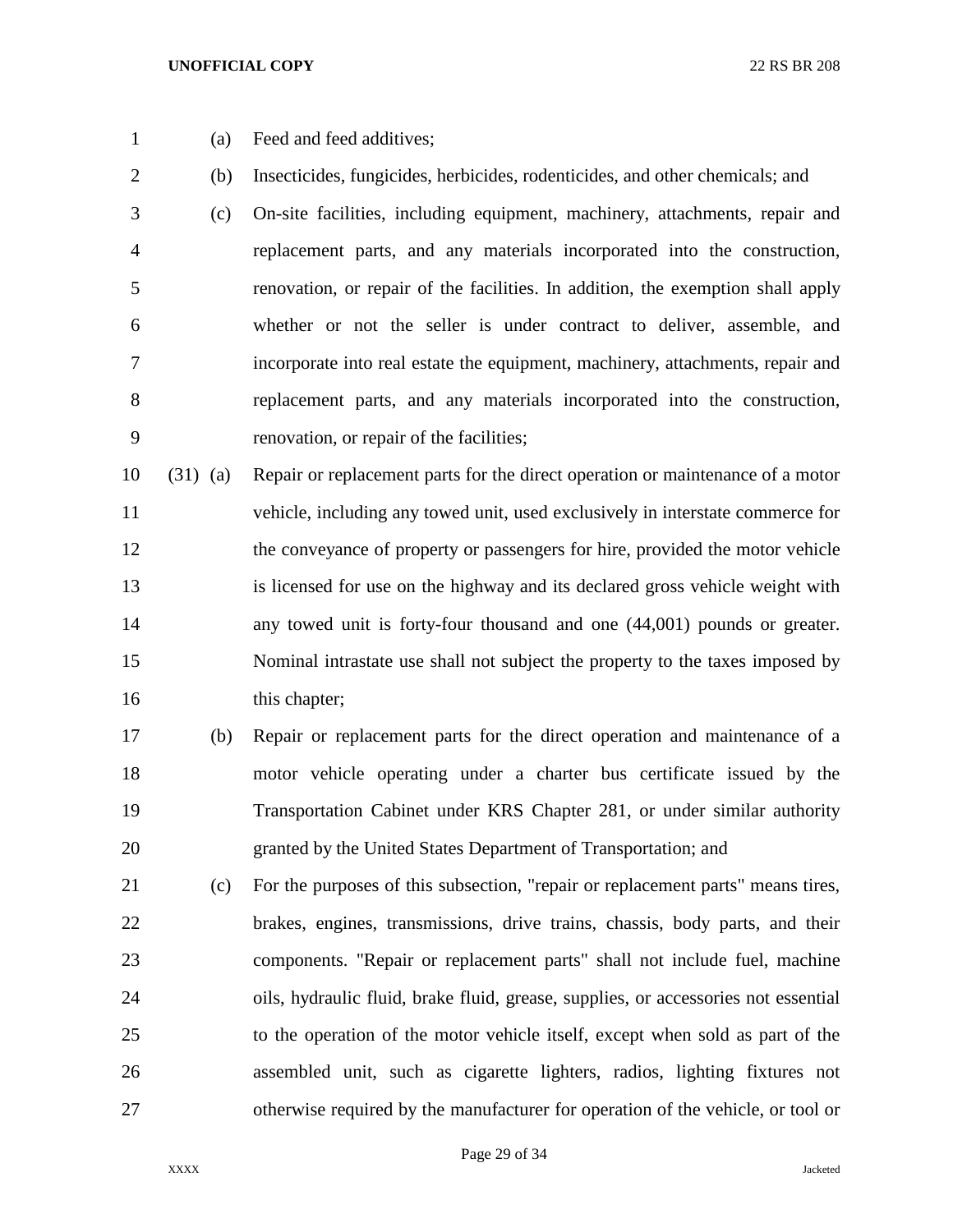| $\mathbf{1}$ |              | utility boxes; [ and]                                                                    |
|--------------|--------------|------------------------------------------------------------------------------------------|
| 2            |              | (32) Food donated by a retail food establishment or any other entity regulated under KRS |
| 3            |              | 217.127 to a nonprofit organization for distribution to the needy; and                   |
| 4            | $(33)$ $(a)$ | Firearms and ammunition sold or purchased on or after August 1, 2022,                    |
| 5            |              | and on or before July 31, 2026.                                                          |
| 6            |              | <u>On or before August 1, 2023, and on or before each August 1 thereafter as</u><br>(b)  |
| 7            |              | long as the exemption applies, the department shall report to the Interim                |
| 8            |              | Joint Committee on Appropriations and Revenue the total amount of tax                    |
| 9            |              | exemption that has been claimed for the immediately preceding fiscal year                |
| 10           |              | and the total cumulative amount of the exemption claimed.                                |
| 11           |              | Section 3. KRS 131.190 is amended to read as follows:                                    |
| 12           | (1)          | No present or former commissioner or employee of the department, present or              |
| 13           |              | former member of a county board of assessment appeals, present or former property        |
| 14           |              | valuation administrator or employee, present or former secretary or employee of the      |
| 15           |              | Finance and Administration Cabinet, former secretary or employee of the Revenue          |
| 16           |              | Cabinet, or any other person, shall intentionally and without authorization inspect or   |
| 17           |              | divulge any information acquired by him or her of the affairs of any person, or          |
| 18           |              | information regarding the tax schedules, returns, or reports required to be filed with   |
| 19           |              | the department or other proper officer, or any information produced by a hearing or      |
| 20           |              | investigation, insofar as the information may have to do with the affairs of the         |
| 21           |              | person's business.                                                                       |
| 22           | (2)          | The prohibition established by subsection (1) of this section shall not extend to:       |
| 23           |              | Information required in prosecutions for making false reports or returns of<br>(a)       |
| 24           |              | property for taxation, or any other infraction of the tax laws;                          |
| 25           |              | Any matter properly entered upon any assessment record, or in any way made<br>(b)        |
| 26           |              | a matter of public record;                                                               |
| 27           |              | Furnishing any taxpayer or his or her properly authorized agent with<br>(c)              |
|              |              |                                                                                          |

Page 30 of 34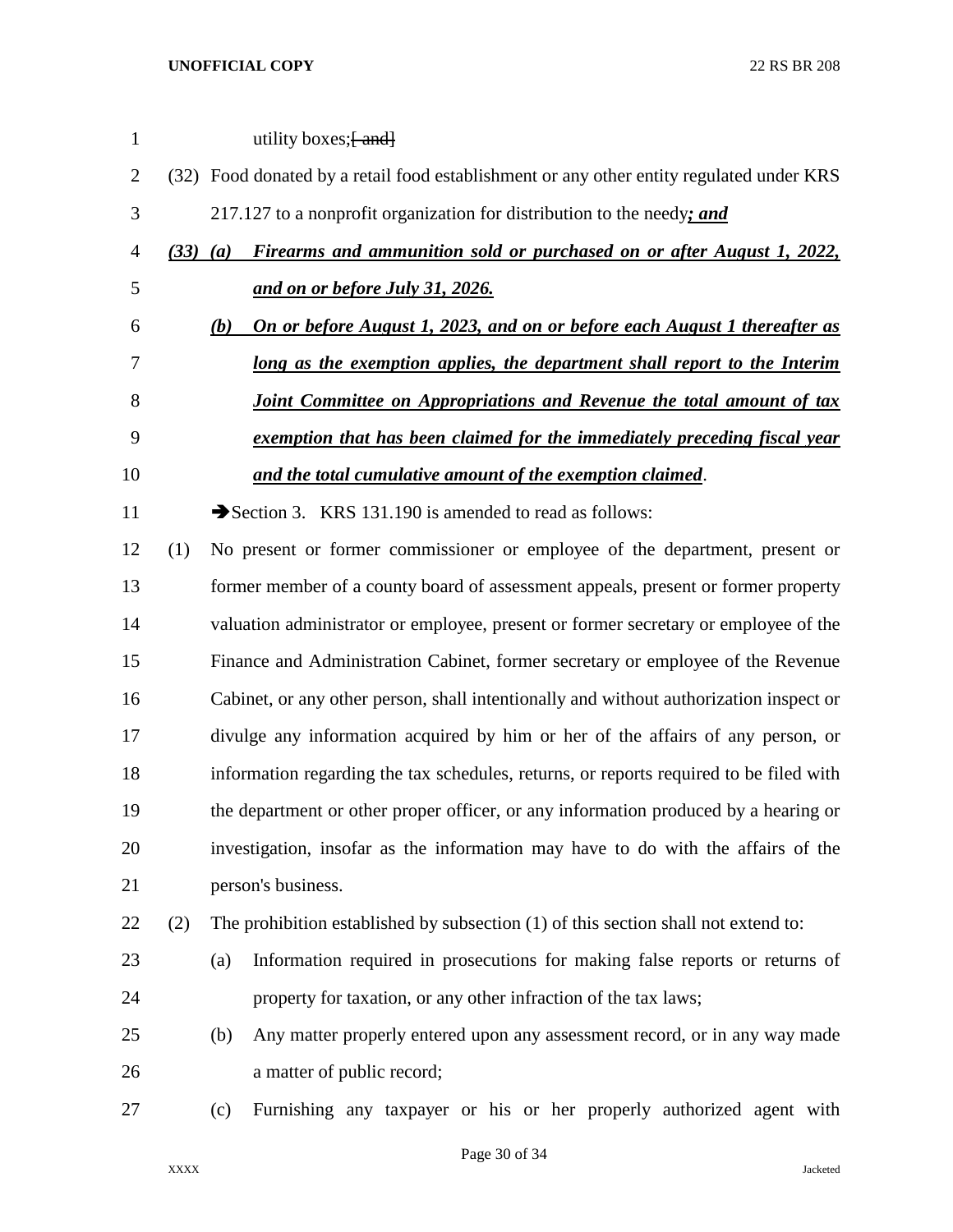information respecting his or her own return;

- (d) Testimony provided by the commissioner or any employee of the department in any court, or the introduction as evidence of returns or reports filed with the department, in an action for violation of state or federal tax laws or in any action challenging state or federal tax laws;
- (e) Providing an owner of unmined coal, oil or gas reserves, and other mineral or energy resources assessed under KRS 132.820, or owners of surface land under which the unmined minerals lie, factual information about the owner's property derived from third-party returns filed for that owner's property, under the provisions of KRS 132.820, that is used to determine the owner's assessment. This information shall be provided to the owner on a confidential basis, and the owner shall be subject to the penalties provided in KRS 131.990(2). The third-party filer shall be given prior notice of any disclosure of information to the owner that was provided by the third-party filer;
- (f) Providing to a third-party purchaser pursuant to an order entered in a foreclosure action filed in a court of competent jurisdiction, factual information related to the owner or lessee of coal, oil, gas reserves, or any other mineral resources assessed under KRS 132.820. The department may promulgate an administrative regulation establishing a fee schedule for the provision of the information described in this paragraph. Any fee imposed shall not exceed the greater of the actual cost of providing the information or 22 ten dollars (\$10);
- (g) Providing information to a licensing agency, the Transportation Cabinet, or 24 the Kentucky Supreme Court under KRS 131.1817;
- (h) Statistics of gasoline and special fuels gallonage reported to the department under KRS 138.210 to 138.448;
- 

(i) Providing any utility gross receipts license tax return information that is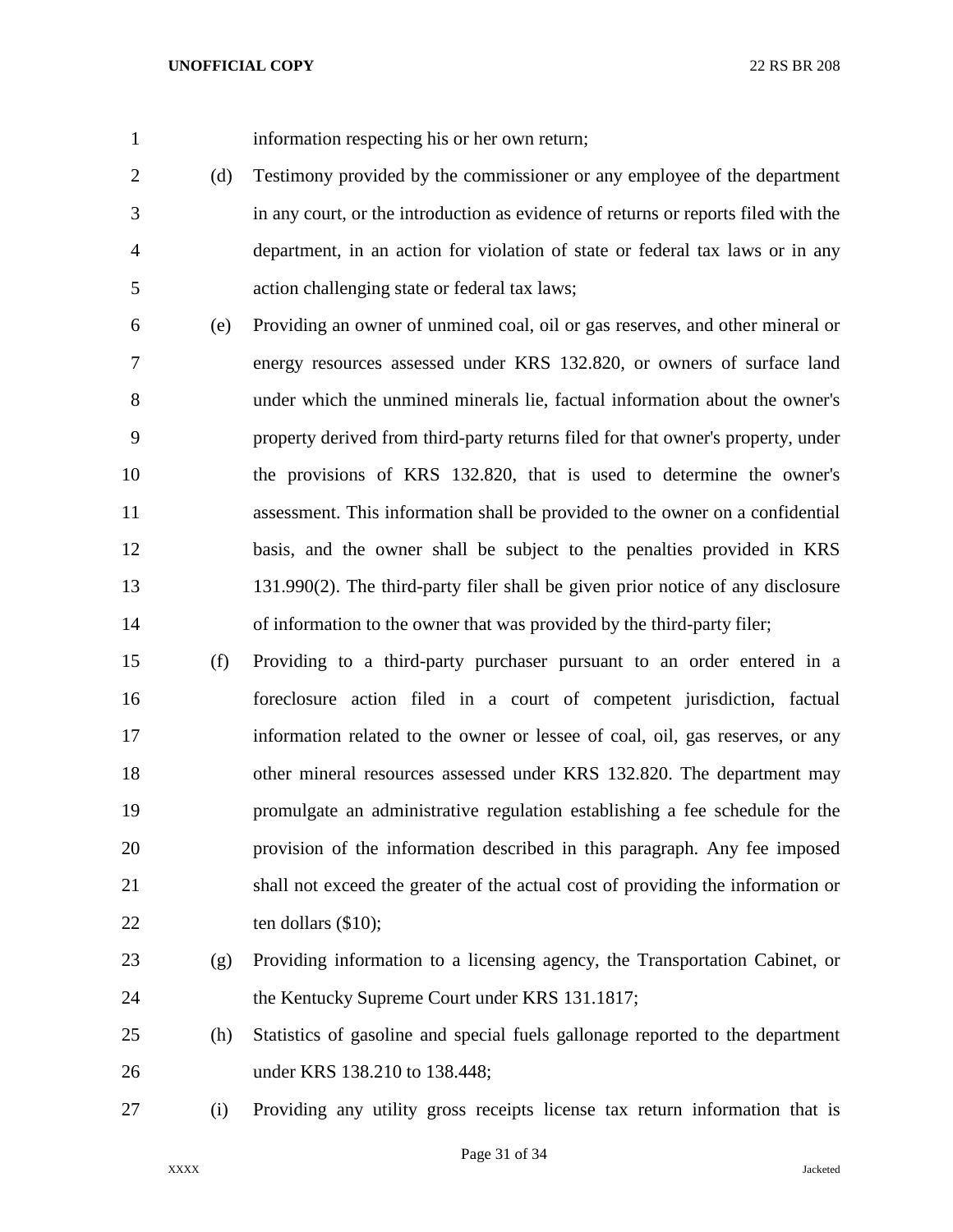| $\mathbf{1}$   |     | necessary to administer the provisions of KRS 160.613 to 160.617 to             |
|----------------|-----|---------------------------------------------------------------------------------|
| $\overline{2}$ |     | applicable school districts on a confidential basis;                            |
| 3              | (j) | Providing documents, data, or other information to a third party pursuant to an |
| 4              |     | order issued by a court of competent jurisdiction; or                           |
| 5              | (k) | Providing information to the Legislative Research Commission under:             |
| 6              |     | 1.<br>KRS 139.519 for purposes of the sales and use tax refund on building      |
| 7              |     | materials used for disaster recovery;                                           |
| 8              |     | KRS 141.436 for purposes of the energy efficiency products credits;<br>2.       |
| 9              |     | 3.<br>KRS 141.437 for purposes of the ENERGY STAR home and the                  |
| 10             |     | <b>ENERGY STAR manufactured home credits;</b>                                   |
| 11             |     | KRS 141.383 for purposes of the film industry incentives;<br>4.                 |
| 12             |     | 5.<br>KRS 154.26-095 for purposes of the Kentucky industrial revitalization     |
| 13             |     | tax credits and the job assessment fees;                                        |
| 14             |     | KRS 141.068 for purposes of the Kentucky investment fund;<br>6.                 |
| 15             |     | 7.<br>KRS 141.396 for purposes of the angel investor tax credit;                |
| 16             |     | 8.<br>KRS 141.389 for purposes of the distilled spirits credit;                 |
| 17             |     | KRS 141.408 for purposes of the inventory credit;<br>9.                         |
| 18             |     | KRS 141.390 for purposes of the recycling and composting credit;<br>10.         |
| 19             |     | 11.<br>KRS 141.3841 for purposes of the selling farmer tax credit;              |
| 20             |     | KRS 141.4231 for purposes of the renewable chemical production tax<br>12.       |
| 21             |     | credit;                                                                         |
| 22             |     | KRS 141.524 for purposes of the Education Opportunity Account<br>13.            |
| 23             |     | Program tax credit;                                                             |
| 24             |     | KRS 141.398 for purposes of the development area tax credit; [ and ]<br>14.     |
| 25             |     | KRS 139.516 for the purposes of the sales and use tax exemption on the<br>15.   |
| 26             |     | commercial mining of cryptocurrency; and                                        |
| 27             |     | Section 2 of this Act for the purposes of the sales and use tax<br>16.          |
|                |     |                                                                                 |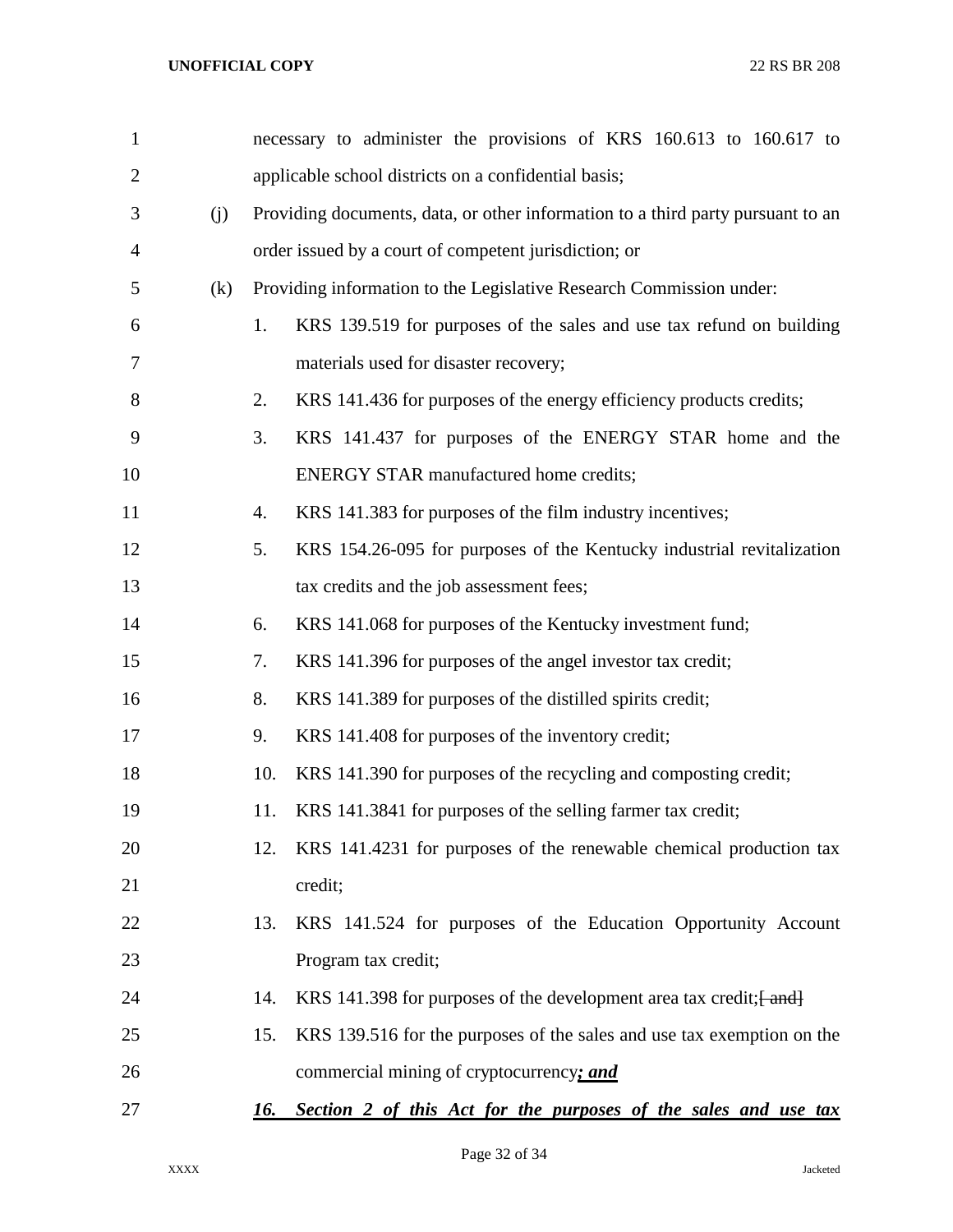### *exemption on firearms and ammunition*.

 (3) The commissioner shall make available any information for official use only and on a confidential basis to the proper officer, agency, board or commission of this state, any Kentucky county, any Kentucky city, any other state, or the federal government, under reciprocal agreements whereby the department shall receive similar or useful information in return.

 (4) Access to and inspection of information received from the Internal Revenue Service is for department use only, and is restricted to tax administration purposes. Information received from the Internal Revenue Service shall not be made available to any other agency of state government, or any county, city, or other state, and shall not be inspected intentionally and without authorization by any present secretary or employee of the Finance and Administration Cabinet, commissioner or employee of the department, or any other person.

 (5) Statistics of crude oil as reported to the department under the crude oil excise tax requirements of KRS Chapter 137 and statistics of natural gas production as reported to the department under the natural resources severance tax requirements of KRS Chapter 143A may be made public by the department by release to the Energy and Environment Cabinet, Department for Natural Resources.

 (6) Notwithstanding any provision of law to the contrary, beginning with mine-map submissions for the 1989 tax year, the department may make public or divulge only those portions of mine maps submitted by taxpayers to the department pursuant to KRS Chapter 132 for ad valorem tax purposes that depict the boundaries of mined- out parcel areas. These electronic maps shall not be relied upon to determine actual boundaries of mined-out parcel areas. Property boundaries contained in mine maps required under KRS Chapters 350 and 352 shall not be construed to constitute land surveying or boundary surveys as defined by KRS 322.010 and any administrative regulations promulgated thereto.